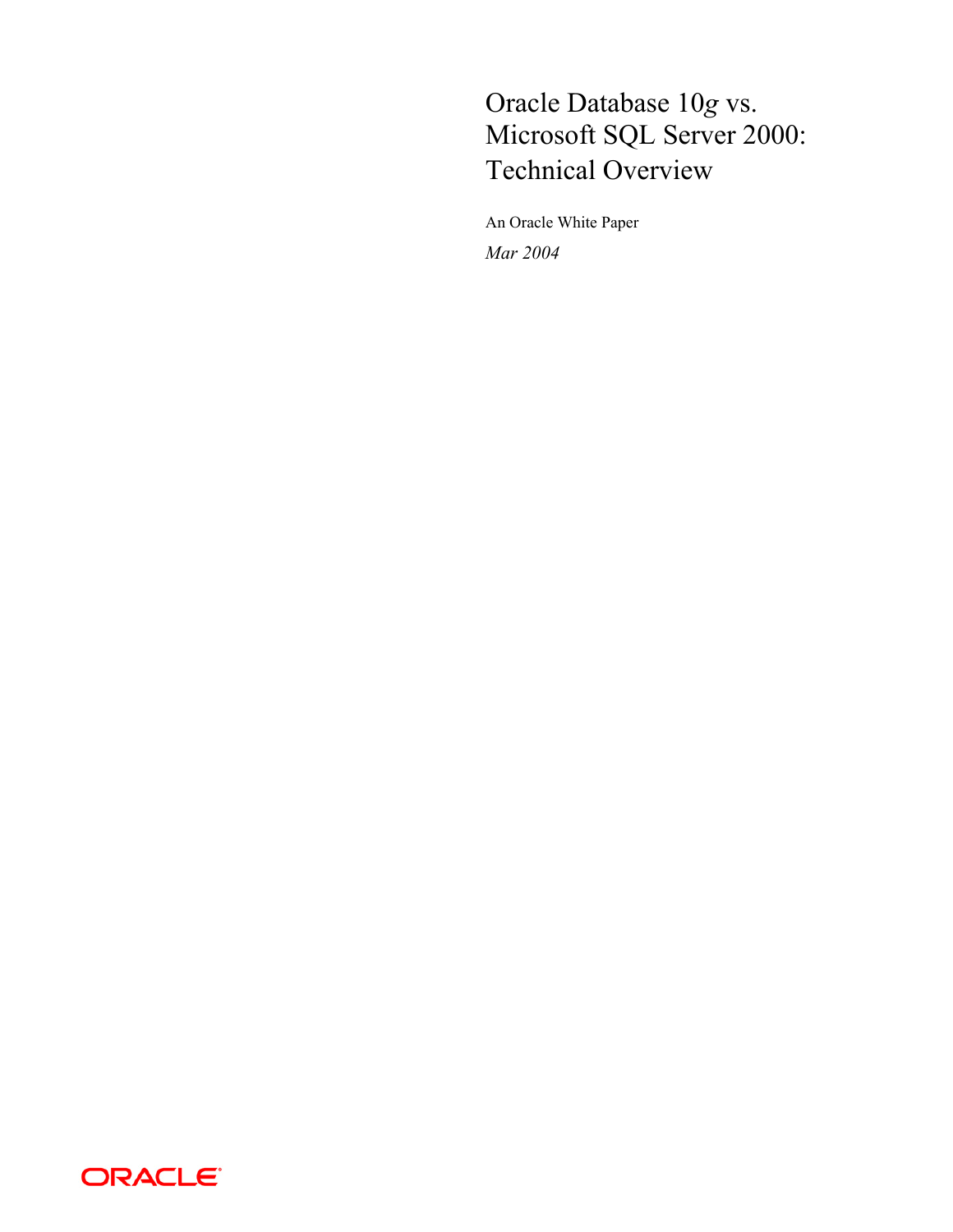# Oracle Database 10*g* vs. SQL Server 2000: Technical Overview

## **INTRODUCTION**

In order to survive and remain competitive, today's modern organizations must focus on:

- Improving their efficiency and productivity
- Better understanding their business, their customers and their partners
- Seizing new opportunities and enabling change

For the modern business, information is the most valuable asset it has at its disposal in its effort to drive competitiveness. Organizations that can effectively use their business information are the ones most likely to profit and survive in today's tough economic climate. How effectively an organization can use its information depends on what it has at the heart of its information infrastructure. Data is just bits and bytes on a file system. Only a database can turn the bits and bytes of data into business information.

To further address these business needs, Oracle Database 10*g* is the first infrastructure software designed for grid computing, one that effectively pools large numbers of low cost, standardized servers and storage into a flexible, ondemand computing resource that meets all computing needs. From small and medium businesses to enterprise shops, Oracle Database 10*g* allows existing applications to be run on these new computing infrastructures, thereby protecting your investment in existing applications. Customers can quickly and easily create a computing infrastructure from inexpensive, off-the-shelf components like server blades and commodity storage and grow this infrastructure as their business grows. Oracle's 10*g* platform then delivers the required performance, scalability, reliability and security needed to run mission critical applications on these low cost environments. Oracle's 10*g* platform offers high performance and scalability because all computing resources can be flexibly allocated to applications as needed.

The Oracle Database has been designed to provide the most complete and low cost solution for any business information management requirement, and is the only solution available today that can: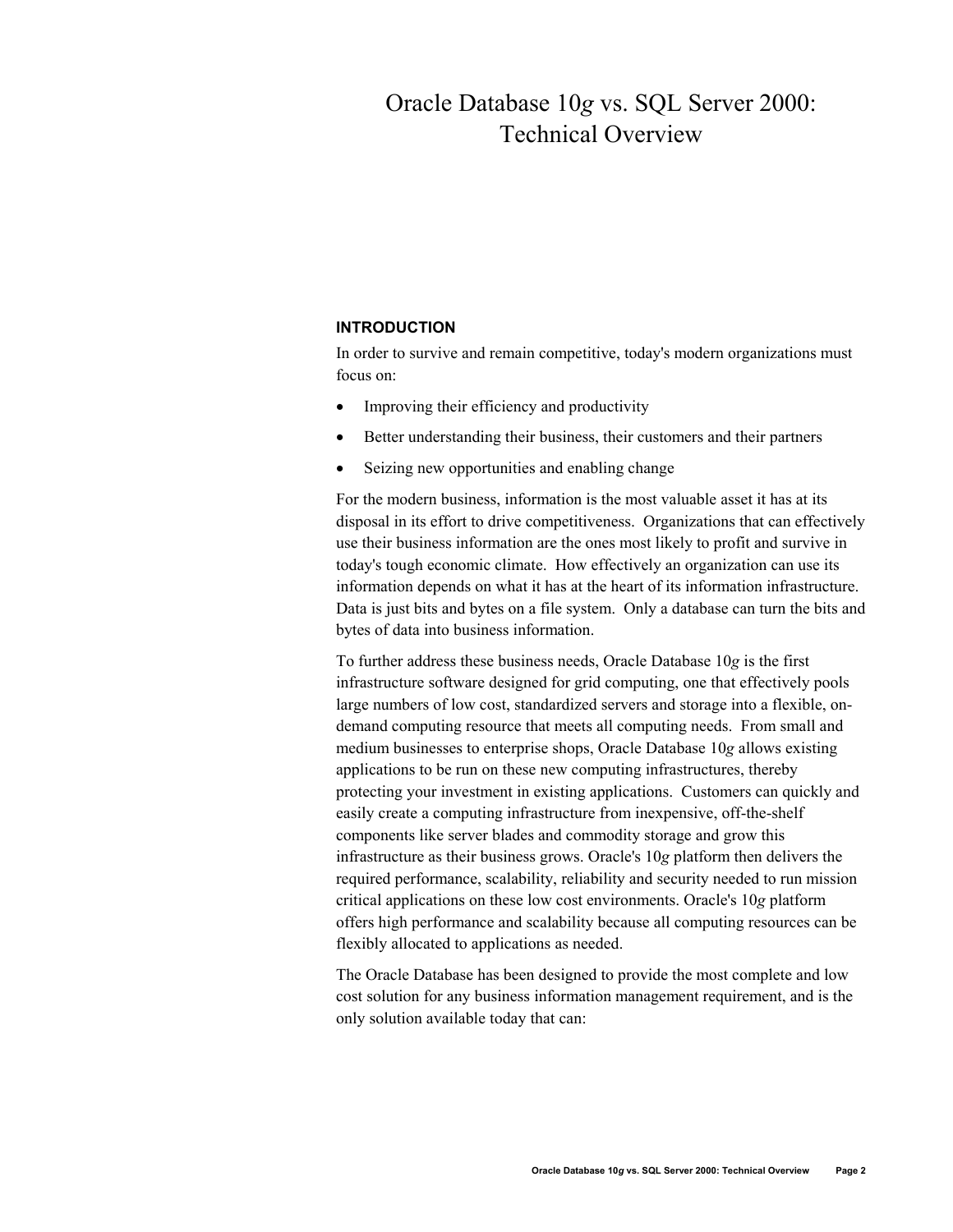- Provide proven performance, scalability, and capacity on demand for any business requirement.
- Guarantee that critical business information is available when needed.
- Secure and protect the privacy of sensitive business information.
- Reduce the time it takes for a business to make better business decisions.
- Enable an organization to develop and deploy business solutions quickly.
- Reduce costs for managing, deploying and maintaining the information

This paper illustrates how the Oracle Database delivers on each of these value propositions by highlighting key enabling technologies and measurable proof points.

To more clearly portray the uniqueness of the Oracle Database's strengths, comparisons will also be made against Microsoft's SQL Server 2000.

# **PROVIDE PROVEN PERFORMANCE, SCALABILITY, AND CAPACITY ON DEMAND FOR ANY BUSINESS REQUIREMENT**

# **Business Value**

Successful businesses need the ability to scale their infrastructure as they grow. A scalable system avoids the need to build an entirely new system with new software and hardware components each time the system has reached its capacity limits. The system continues running the same software and only requires hardware resources to be added as required to support the increase in activity. Applications do not need to be rebuilt or redesigned when resources are added. This is the essence of the Grid computing architecture that effectively pools any number of servers and storage into a low-cost, flexible, ondemand computing resource for all computing needs.

If a business cannot implement transparently scalable solutions, every attempt to grow will meet with increased costs, as well as inevitable time and availability delays. When a system becomes overloaded, the lack of resources will result in a degradation of performance when the workload exceeds the system's limitations. In this way, a lack of scalability can directly affect overall performance and a business's ability to grow.

A typical example is a retailer's Web site accessing catalog data. If the number of concurrent users accessing the web site exceeds the anticipated demand and if the system is not scalable then the response time degrades rapidly to reach unacceptable levels. Statistics have shown that the average customer visiting a web site will wait no more than 20 seconds before losing patience and going elsewhere, often to a competitor. A lack of scalability means customer dissatisfaction, just as unacceptable levels of performance will invariably lead to lost customers – a cost no business can afford.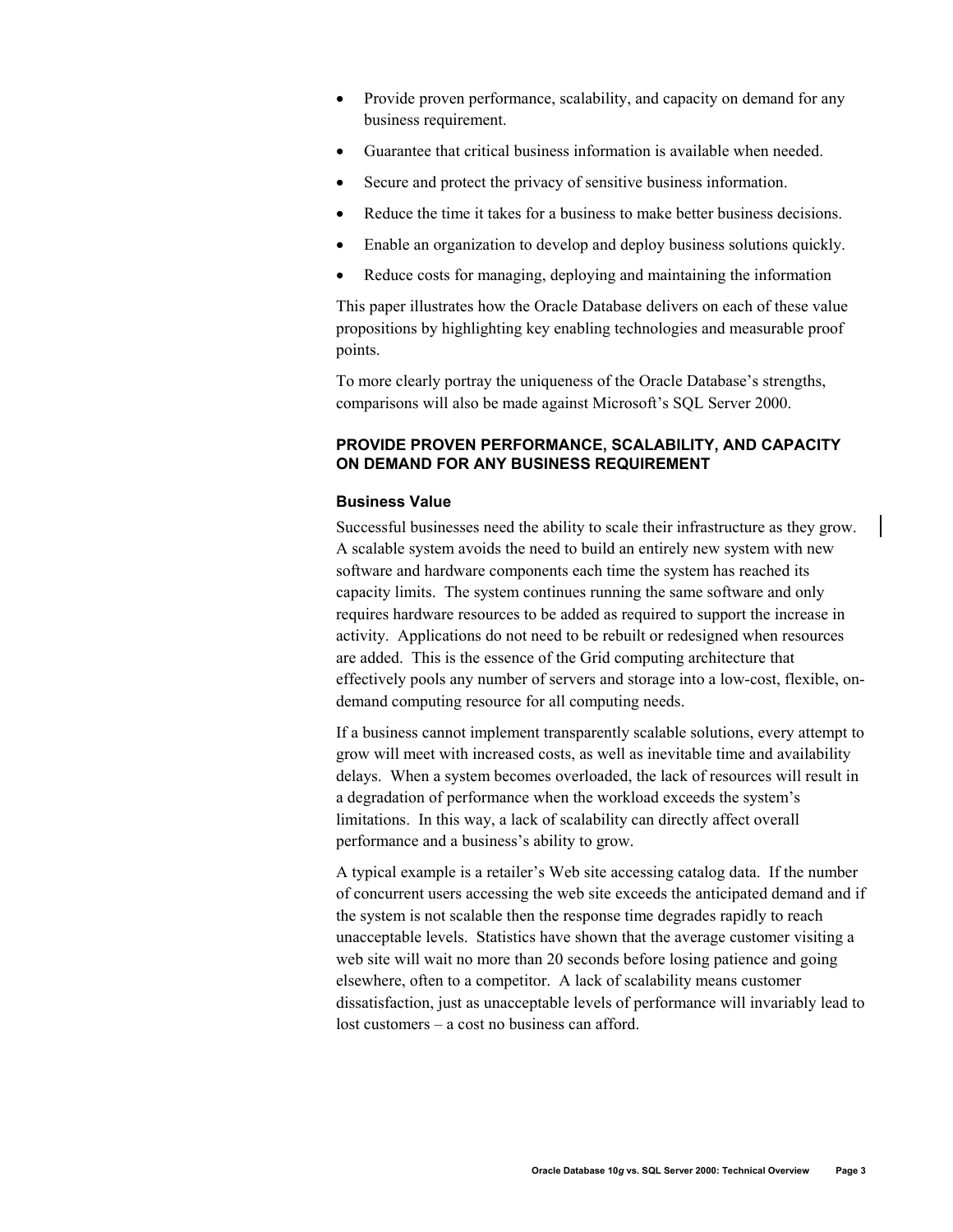*On identical 4 CPU machines, Oracle on Linux outperforms SQL Server 2000 on Windows 2003, and delivers that performance at a lower cost.1*

# **Oracle Database versus SQL Server 2000**

The Oracle Database is the only information management solution that is proven to scale to meet all business requirements on all hardware platforms, from single processor and mid-range multiprocessor systems to large scale SMP, MPP, mainframe, and clustered environments. This proven scalability unlocks the full potential of any hardware and operating system investment and ensures any organization will be able to meet all business requirements in the future.

SQL Server only runs on the Windows platform, so any future growth of a business is then also limited to the Windows platform! Outgrowing Windows means a huge investment of time and money to upgrade all the hardware and software systems to Unix or Linux, migrate the data to a more scalable database, and rewrite all the applications to run against the new database. With Oracle, you never need to worry about outgrowing your hardware, since Oracle data and applications are fully compatible and portable across all hardware and operating systems platforms.

Oracle – Fast and Scalable

Oracle delivers a TPC-C benchmark at 1,008,144 tpmC on a single 64 CPU SMP machine, compared to SQL Server 2000 delivering 786,646 tpmC on the same machine<sup>1</sup>. This benchmark comparison shows the scalability of SQL Server 2000 to be very poor on large SMP machines compared to Oracle: on large systems, Oracle delivers an additional 200,000+ tpmC, compared to SQL Server 2000 on identical hardware. Historically, Microsoft has never focused on scaling on high end SMP boxes. More than 99% of all SQL Server installations are on 4 CPU or smaller machines.<sup>2</sup> To support more than 8 CPUs requires the use of Windows DataCenter, which adds to the overall cost of the configuration. **On identical 4 CPU machines, Oracle on Linux outperforms SQL Server 2000 on Windows 2003, and delivers that performance at a lower cost.<sup>3</sup>**

In addition to TPC benchmarks, Oracle also runs real-world applications benchmarks such as those on Oracle Applications and SAP. As of this publication:

Oracle holds the top four SAP 2-tier Assemble to Order ATO benchmarks<sup>4</sup> with a record of 34,260 orders per hour.

 $\overline{a}$ 

<sup>&</sup>lt;sup>1</sup> Source: Transaction Processing Council, as of Feb. 19, 2004, HP Integrity Superdome - http://tpc.org/

 $^2$  Source: http://www.alwayson-network.com/comments.php?id=2413\_0\_1\_0\_C

<sup>3</sup> Oracle 4-CPUs on Linux: www.tpc.org

Microsoft 4-CPUs on Windows 2003:

http://tpc.org/tpcc/results/tpcc\_result\_detail.asp?id=103042401 4

<sup>&</sup>lt;sup>4</sup> SAP Benchmark — Certification Number 2001018 Oracle 8.1.7, 128 way, Sparc64 560Mhz, 128GB, Solaris8, 2-tier.

http://us.fujitsu.com/news/2001\_07/20010716\_01.html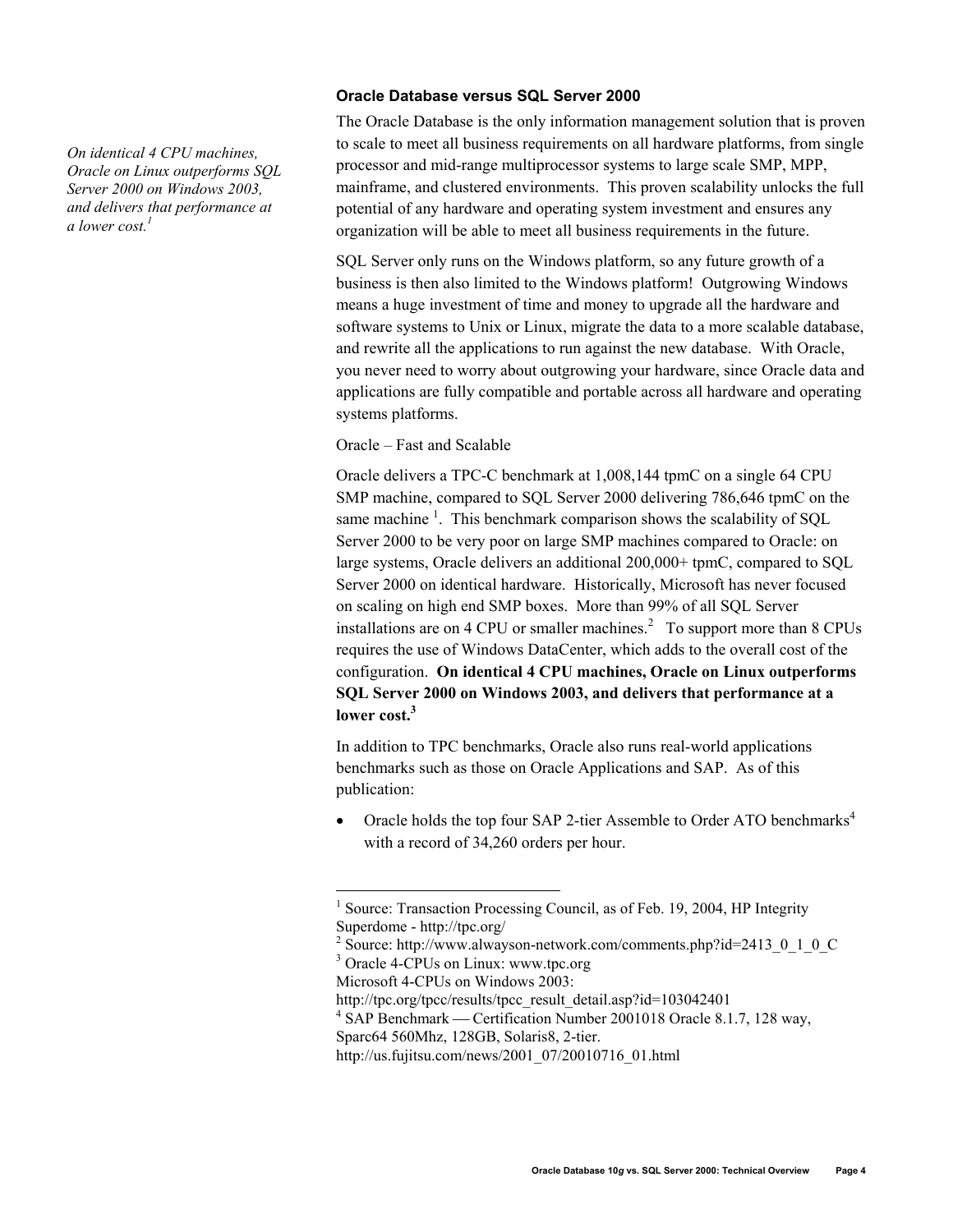*Unlike SQL Server, Oracle does not lock you into a single operating system; you can easily upgrade to a more powerful operating system as your requirements change.* 

- Oracle holds the top two SAP 3-tier Assemble to Order ATO benchmarks, SQL Server does not have any SAP 3-tier ATO benchmark results recorded.<sup>5</sup>
- Oracle holds the top seven SAP SD 2-tier results.<sup>6</sup>
- Oracle holds the top three results for the SAP SD Parallel benchmark, while SQL Server has not been able to publish any.<sup>7</sup>

Oracle Database outperforms SQL Server on all of these very important, and according to SAP, most popular benchmarks. Clearly, Oracle is more capable of fully exploiting available processing power than SQL Server.

# **Why is Oracle Database the Fastest and Most Scalable?**

# **Platform Independence for Unconstrained Change**

The Oracle Database provides unique portability across all major platforms, and ensures that your applications will run without modification even after changing platforms. This is because the Oracle code base is identical across platforms, so you have identical feature functionality across all platforms, for complete application transparency. No more re-writing of applications when you have to change hardware/software platforms as you outgrow your systems. Because of this unique portability, Oracle does not lock you into a single operating system; you can easily upgrade to a more powerful operating system as your requirements change. No need to modify your data or modify your applications because you have outgrown the system you were running on. Oracle grows with your business.

In addition, Oracle Database 10*g* allows you to fully leverage the power and performance of a grid architecture. Because of Oracle's unique portability, customers can move from their existing infrastructure to Grid computing at their own pace. At each step along the way they can achieve higher levels of efficiency, lower operating costs and a rapid return on investment. Any kind of system – mainframes, UNIX, Windows and Linux servers – can be used to build an enterprise Grid based on Oracle's 10*g* platform. Oracle software can even integrate applications and data held in non-Oracle systems into a Grid. SQL Server is of course limited to only the Windows platform, and has no technology for supporting a grid architecture.

# **Reduced Information Conflict for Increased Access**

Oracle Database's unique multi-version read consistency model minimizes internal contention for data. By avoiding contention, the number of users who can simultaneously access data increases. SQL Server 2000's architecture can

 $\overline{a}$ 

<sup>5</sup> http://www.sap.com/benchmark

<sup>6</sup> http://www.sap.com/benchmark

<sup>7</sup> http://www.sap.com/benchmark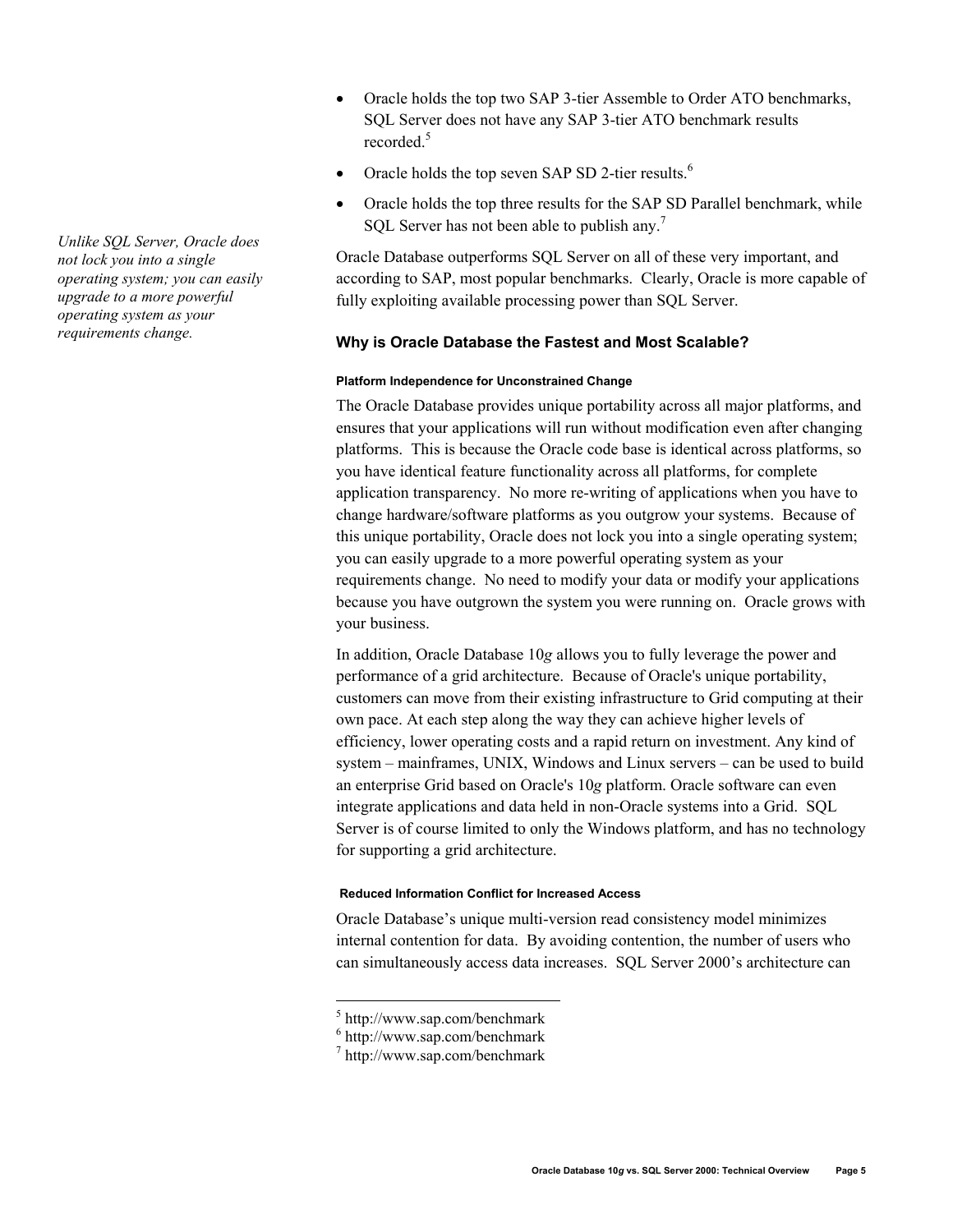only offer this level of concurrency at the price of data accuracy. Oracle supports more concurrent users than SQL Server 2000, thus reducing the need for hardware upgrade costs.

## **Utilize Commodity Hardware to Do More With Less**

Real Application Clusters, breakthrough technology unique to Oracle, allows cheap, commodity hardware to be clustered together to provide a highly scalable but low-cost platform that supports more users online, without incurring the cost and time to re-develop or re-deploy existing business applications. Oracle Real Application Clusters is the only database available today for enabling grid computing, with Automatic Service Provisioning and integrated clusterware. Automatic Service Provisioning provides hands-free allocation of servers to workloads or services. Clients are automatically routed to the appropriate server with the lowest load. Integrated clusterware eliminates the need to purchase, install, configure and support costly  $3<sup>rd</sup>$  party clusterware.

SQL Server 2000 has no clustered database architecture. In Aug. 2001, the earliest projected date of a true clustered database, according to Gordon Mangione, Microsoft Vice President of SQL Server, was the year 2003.<sup>8</sup> Now, a clustered database has fallen off the feature list for SQL Server yet again. According to the latest statements from Microsoft, clustering will be sometime in the future **after** the next release of SQL Server. 9 Even the next release has slipped scheduling again, so it's now planned at the earliest for the first half of the year 2005. So, real clustering, for SQL Server, is still years away. For several years, Microsoft has been recommending the use of federated databases as the only means to achieve real scalability with SQL Server 2000. This requires designing the applications and dividing the data across the federated group of databases. The loss of any one of these databases means that the applications are unable to run, so availability of data is greatly impacted. Additionally, any change to the data structure, the applications, or to the number of nodes requires re-designing the application as well as the layout of the data on the disks. This configuration only runs a TPC-C benchmark, or custom applications. It cannot run real world business applications without significant tailoring of the configuration and the applications, thereby greatly increasing the costs of development and deployment. More recently, Microsoft seems to be admitting to the unworkable nature of their federated architecture. They are now touting the concept of scaling up within an SMP box, as evidenced by their 32-CPU TPC-C benchmark on a Unisys machine. As stated earlier, Oracle significantly out-performs SQL Server on a 32-CPU SMP machine, and of course Oracle certainly scales beyond the 64-CPU limit of SQL Server.

 $\overline{a}$ 

*SQL Server 2000 has no clustered database architecture.* 

<sup>&</sup>lt;sup>8</sup> SQL Server Magazine, August, 2001 - Foundation for the Future

<sup>9</sup> eWeek Magazine,Sept. 9, 2002, SQL Server Boss Gives a Sneak Peek - Gordon Mangione http://www.eweek.com/article2/0,3959,522725,00.asp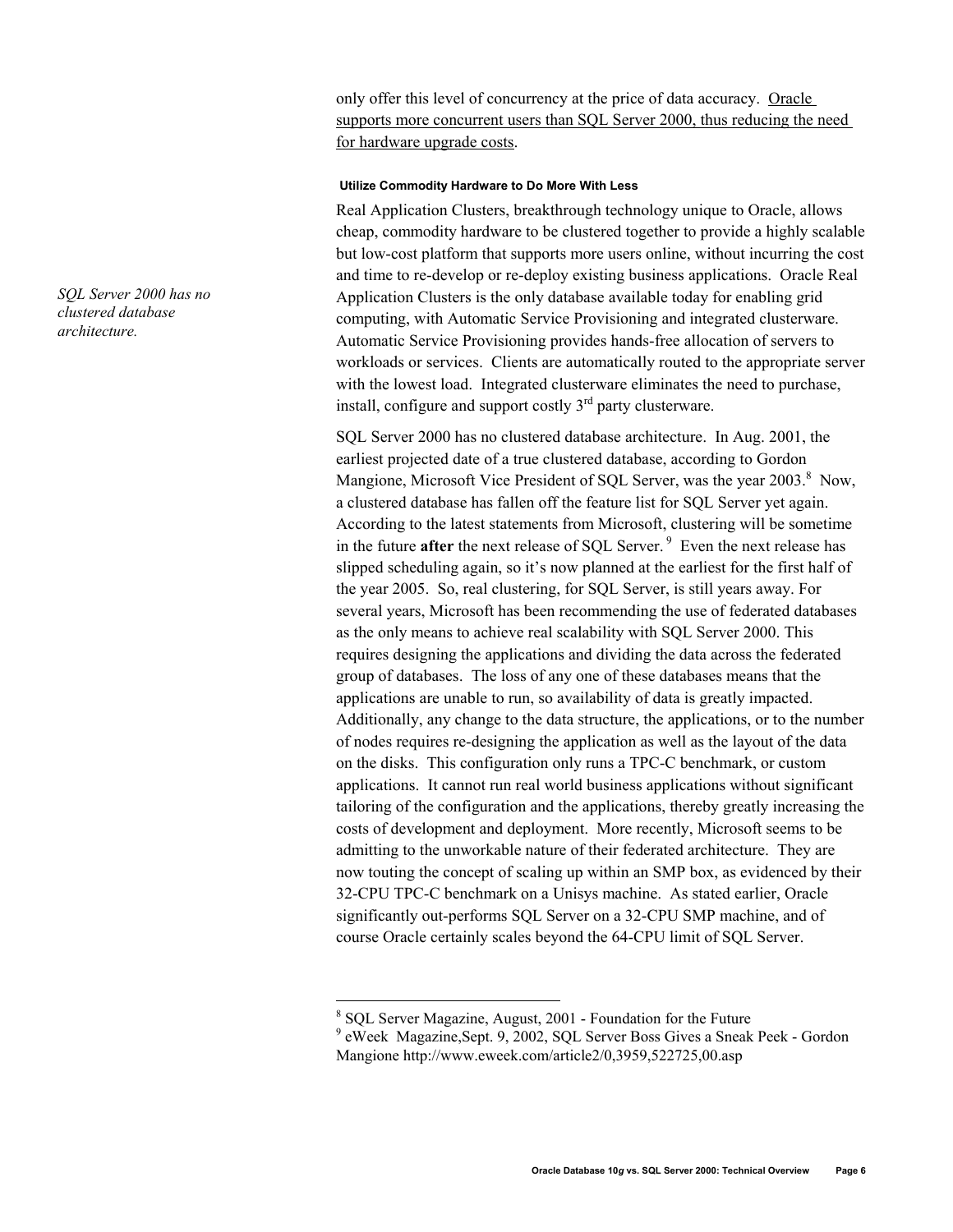Further, with Oracle Real Application Clusters, an organization can start small, with low-cost commodity hardware, and grow quickly so it can immediately react to increased demand for business services, without the cost of additional application development and database administration efforts. This provides a high quality of service at a low cost, by leveraging inexpensive server blades and commodity storage in a grid environment. Oracle Real Application Clusters combined with Oracle Database 10*g* Standard Edition provides a low-cost solution with which SQL Server cannot compare.

# **GUARANTEE THAT CRITICAL BUSINESS INFORMATION IS AVAILABLE WHEN NEEDED**

## **Business Value**

Today's businesses are increasingly reliant on technology to provide competitive advantage, increase productivity, reduce costs and empower their users to make faster informed decisions. Increased reliance on technology introduces new challenges for businesses. Should applications become unavailable, entire businesses are exposed. Revenue and customers may be lost, penalties incurred, and bad press can have a lasting effect on both customers and stock prices. Providing continuous data availability is essential for today's businesses. It is not always easy to place a direct cost on downtime. Disgruntled customers, idle employees, and bad press are all costly, but not directly measured in terms of hard currency. Over recent years there have been various efforts to quantify the revenue cost of downtime, planned or unplanned. According to The Standish Group's DARTS studies, one minute of system downtime can cost an organization anywhere from \$2,500 to \$10,000 per minute. Using that metric, even 99.9 percent data availability can cost a company nearly \$5 million dollars a year. (DARTS = Demand Assessment Requirements Tracking Study, an ongoing study by the Standish Group).

## **Oracle Database versus SQL Server 2000**

Oracle Database is the most cost effective database for ensuring minimal downtime and zero data loss. It takes care of most scenarios that might lead to data unavailability, such as system failures, data failures, disasters, human errors, system maintenance operations and database maintenance operations. In addition, Oracle Real Application Clusters provides high availability for mission critical applications.

Oracle is the database that powers such businesses as Amazon.com and eBay, which depend on Oracle database's reliability to provide continuous service to their large customer base.

SQL Server 2000 does not provide equivalent functionality for high availability or data protection. To provide even a minimal approximation of some of the same functionality as Oracle Database, SQL Server 2000 requires more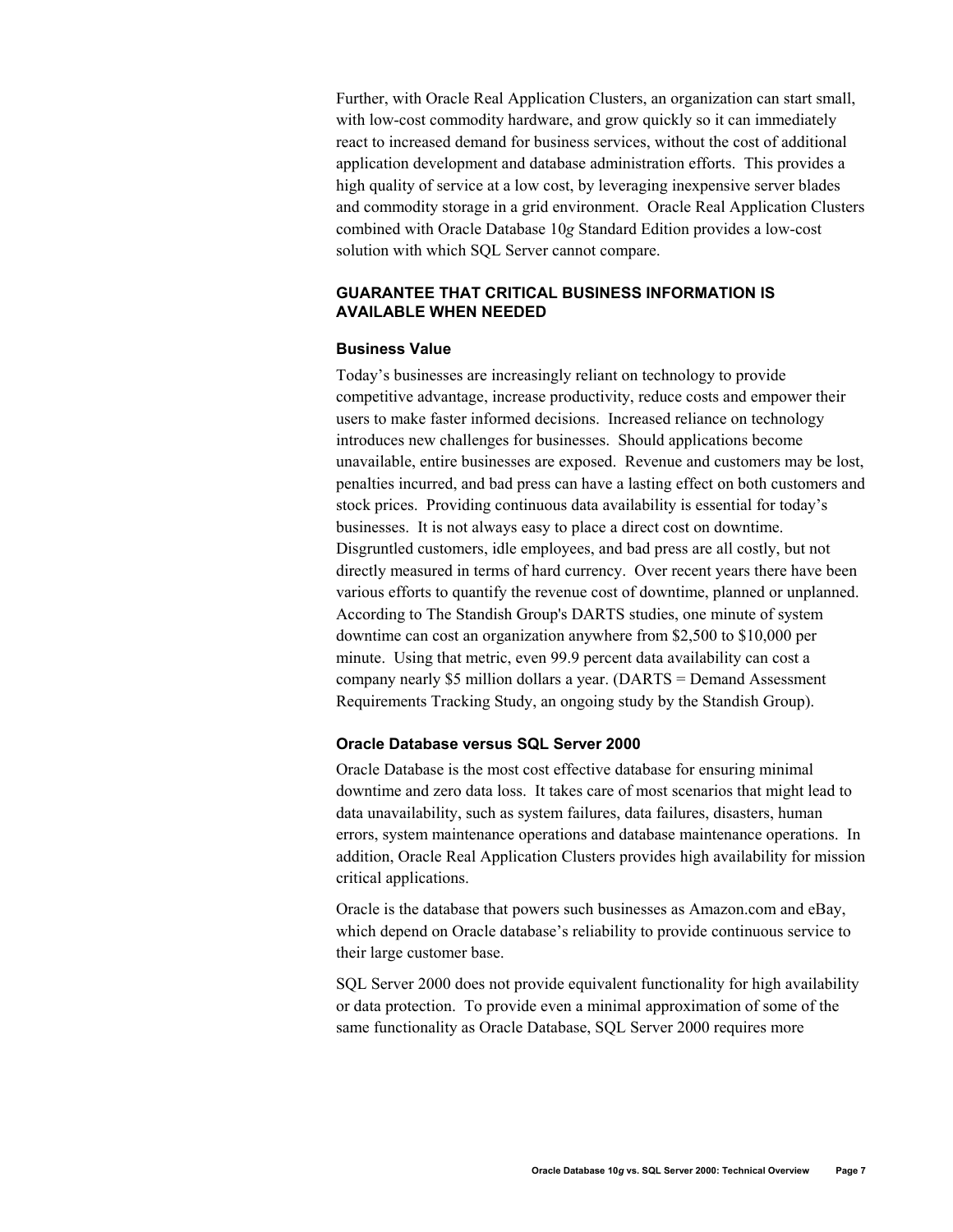hardware, additional third-party software or extensive custom development—all leading to increased cost of ownership.

# **Why Oracle Database Delivers the Highest Availability**

#### **System Failure Protection**

Oracle database recovery allows the Database Administrator (DBA) to provide service level guarantees for the system, ensuring the database availability meets the business needs. Oracle Real Application Clusters and Oracle Failsafe provide continuous availability to a database in the event of a system failure. Automatic application failover masks the failure from the users so their work continues uninterrupted.

SQL Server has only minimal database functionality for recovering from system failures, such as normal crash recovery after a system failure and active-passive failover on a cluster using Microsoft Cluster Server. Beyond that, it doesn't provide any of the more powerful capabilities offered by Oracle such as Fast Start Time-Based recovery, Mean Time to Recover (MTTR), Real Application Clustering with Transparent Application Failover, file multiplexing, partitioned backups and partitioned recovery, etc. They provide the bare minimum system recovery capabilities, with no optimizations for fastest possible restart of the system. Every minute counts in terms of money while waiting for the system to restart!

#### **Automatic Backup and Recovery for Maximum Availability**

Perform on-disk backups using the new Oracle Database 10*g* Recovery Area feature. This has many benefits. First, the Recovery Area is completely selfmanaging. Oracle server will automatically age out old backup and archive log files and will maintain only the current ones in the Recovery Area. Administrators no longer need to worry about keeping the Recovery Area size small by deleting old backups, nor do they need to keep track of the archive logs that are needed for recovery. Second, Recovery Area offers a unified storage location for all backup files, e.g., control files, archive logs, data files, flashback logs, etc. This speeds up the recovery process since all files needed for any recovery activity are located in one place and the database is aware of that location. Third, backup and recovery activity in the Recovery Area is very fast since disk access relative to tape access is extremely fast and efficient. On current disks, data anywhere on the disk can be accessed in a few milliseconds.

#### **Online Maintenance Operations for Continuous Availability**

Oracle Database server almost completely eliminates the need to bring down a database while an administrator is performing maintenance operations on the database. The online data redefinition feature improves data availability, database performance, response time and disk space utilization. Indexes can be added, rebuilt or de-fragmented. Tables can be relocated, de-fragmented,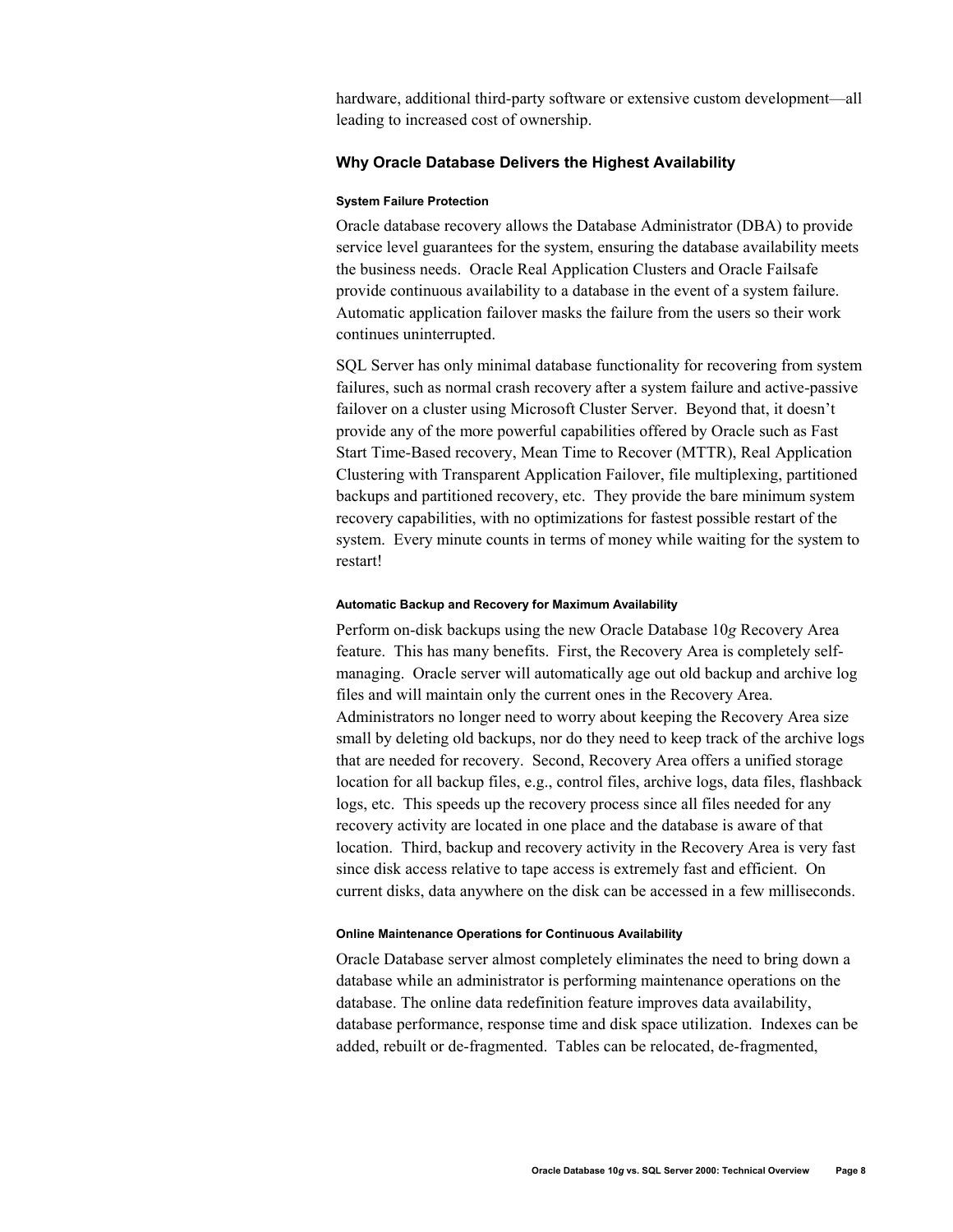reorganized or have their storage parameters changed. Schema evolution allows table definitions to be modified while the data table is in service. The Oracle Database recovery manager can make full or incremental backups of data while the database server is online. Additionally, table partitioning can be used to take just a portion of a table off-line, while the rest of the table is in-use, thus improving availability of the data even further.

SQL Server 2000 does not support the extensive set of online operations and recovery operations that Oracle Database does. It is missing online schema evolution, table partitioning, table reorganizations, table re-definitions and secondary index creations on index-organized tables. As a result, the data is unavailable while these operations are being performed. Since maintenance operations are done quite frequently and can take hours to complete, SQL Server 2000 applications can suffer significant data unavailability. Most modern businesses cannot afford to halt their business operations for an undetermined length of time while the tables are being reorganized. Any amount of downtime can translate into lost productivity as well as revenue loss.

#### **Protection from User Errors**

Users can make mistakes such as entering the wrong values or deleting the wrong set of rows. To recover from this type of mistake, in the past the database administrator had to go through a tedious process of restoring backups to retrieve the correct information. Oracle Database's unique Flashback technology provides the capability to allow an administrator or a user to view the database at a point-in-time in the past. Developers can use this feature to build self-service error correcting applications, empowering end-users to undo and correct their errors without delay.

Specifically, Flashback Database quickly rewinds an Oracle database to a previous time, to correct any problems caused by user errors. It eliminates the down time associated with restoring a backup, and makes it extremely easy to recover from unexpected errors.

Flashback Table provides the DBA the ability to recover a table or set of tables to a specified point in time quickly, easily and online. It restores the tables while automatically maintaining the associated attributes such as current indexes, triggers and constraints, to maintain data and transactional integrity.

Flashback Drop provides a safety net when dropping objects in Oracle. When a user drops a table, Oracle automatically places it into the "Recycle Bin". This is a virtual container where all dropped objects reside. Objects remain in the Recycle Bin until either Oracle needs to reclaim the space or the owner of the objects permanently removes them by issuing the PURGE command. As long as a dropped object remains in the recycle bin, it can be recovered using a simple SQL statement.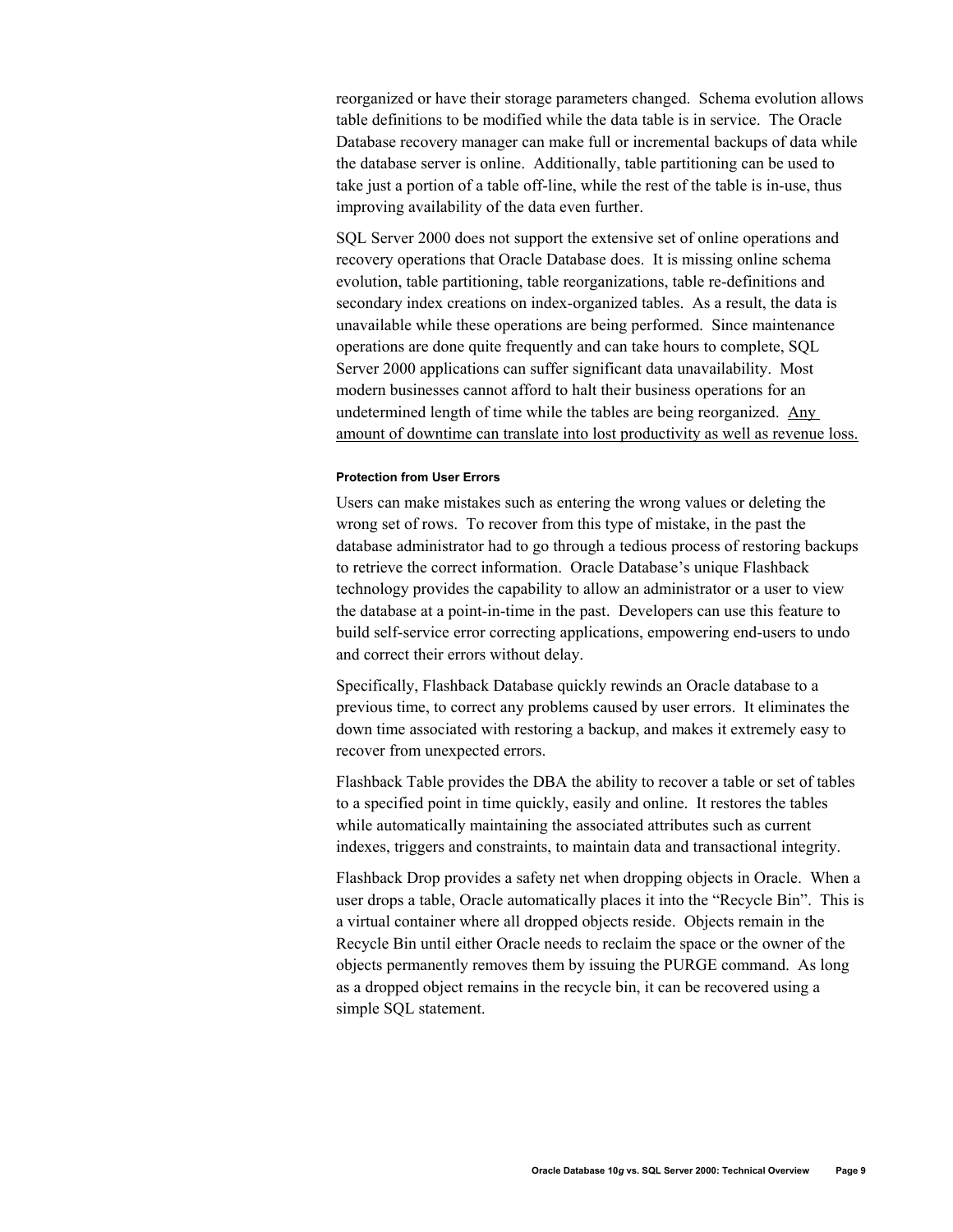SQL Server 2000 does not have anything like this comprehensive technology. Therefore, SQL Server 2000 administrators have to get involved in diagnosing and correcting end user errors. They then need to perform a point-in-time recovery, which is a very tedious, time-consuming operation. SQL Server 2000 has significantly higher administrative and downtime costs in recovering from end-user errors.

## **Standby Databases**

A common high availability technique is to maintain a separate standby database for disaster recovery purposes. Oracle Data Guard completely automates the task of setting up standby databases. It continually ships logs from the primary to the standby across the network and can immediately apply the data in the standby site. When the primary database becomes unavailable, applications can fail over to the standby databases transparently and continue processing. To perform system maintenance operations, it is easy to switch over to a standby database.

SQL Server 2000 does not offer a comparable standby solution, so it cannot fully protect you from site disasters. It has no ability to provide zero data loss mode, or multiple standby sites with delayed application times. Also, it does not provide the graceful switch over and switch back to and from the production site and the standby site.

# **SECURE AND PROTECT THE PRIVACY OF SENSITIVE BUSINESS INFORMATION**

## **Business Value**

The fact that modern organizations can derive exceptional competitive advantage from their business information is a double-edged sword. Competitors can use the very information that a business uses to ensure its competitiveness. In addition, the push towards more and more consolidated customer information being shared with larger numbers of users dramatically increases the requirement to protect the privacy of sensitive personal information. Also, as more and more users are brought online both inside and outside an organization, the ability to strongly authenticate and centrally manage a large user population becomes paramount.

## **Oracle Database versus SQL Server 2000**

May 29, 2003, the Computer Security Institute's eighth annual Computer Crime and Security Survey reported that corporations lost nearly \$202 million due to security breaches. More than ninety percent of large corporations and government agencies had detected computer security breaches within the last 12 months, and 75% acknowledged financial losses due to breaches, according to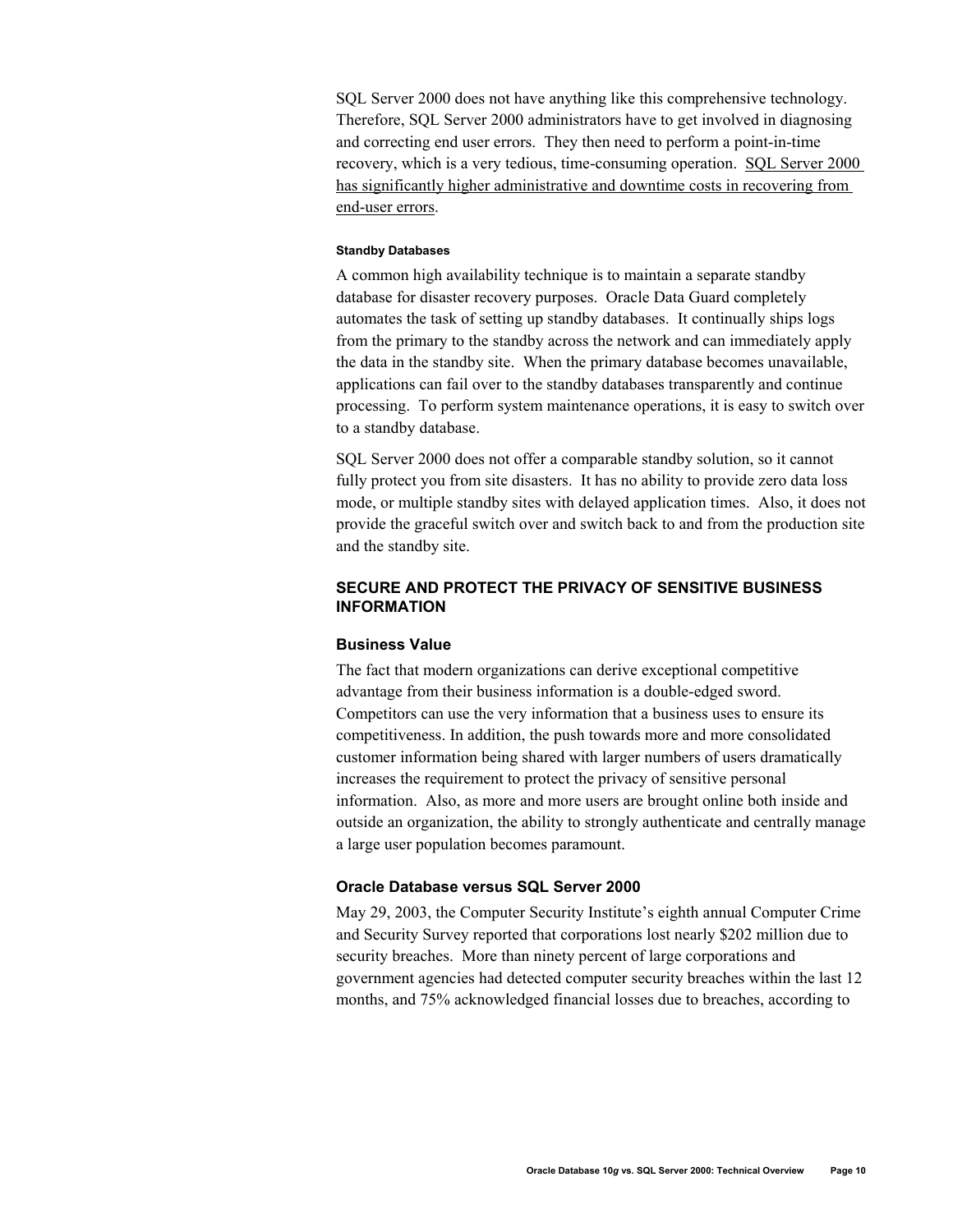the Computer Security Institute's fifth annual Computer Crime and Security Survey $10$ .

Oracle Database offers all the features and functionality required to secure and protect all important business information. It addresses all major security hazards, providing a wide choice of authentication and authorization mechanisms and protecting data from prying, even by the database administrator. It supports a number of different application architectures including two-tier, three-tier, Internet-based and hosting. Oracle has completed more independent security evaluations (17) than Microsoft. The one security evaluation SQL Server 2000 passed is the **obsolete** C2 certification. In contrast, Oracle's database is fully certified with industry standard security evaluations.

Oracle Database centralizes and simplifies administration of security within an enterprise. For large businesses with lots of users, databases, applications, passwords, access privileges and roles, Oracle Database offers the most cost effective solution for administering security.

Security is not a hallmark of Microsoft and SQL Server 2000 carries on that tradition. SQL Server 2000 lacks most key security features needed for enterprise use. As a result:

- SOL Server 2000 is unsuitable for many deployment scenarios.
- Developers have to compensate for the missing features by implementing them in their applications. This increases development costs and makes the application more difficult to maintain, and increases security risks. The cost of ownership is much lower if you build security *once*, instead of implementing it in every application that accesses data.
- The SQL Server 2000 database itself provides very little security, unlike Oracle where security is built into the data server.
- Compared to Oracle Database, administering security in a SOL Server 2000 environment costs more. Microsoft has recommended a federated or distributed database approach for scalability, yet this environment is the costliest in terms of enforcing security. It is much more difficult to enforce consistent security across many small, possible geographically distributed databases. In a single, centralized database installation, enterprise level security is implemented just once, and can be modified and maintained quickly and easily as needed.

# **Why Oracle Database Provides a Strong Security Infrastructure**

#### **User Security**

 $\overline{a}$ 

Oracle Database integrates the power of database security with centralized user and privilege management in a directory. The key differentiators are

 $10$  http://www.gocsi.com/press/20030528.html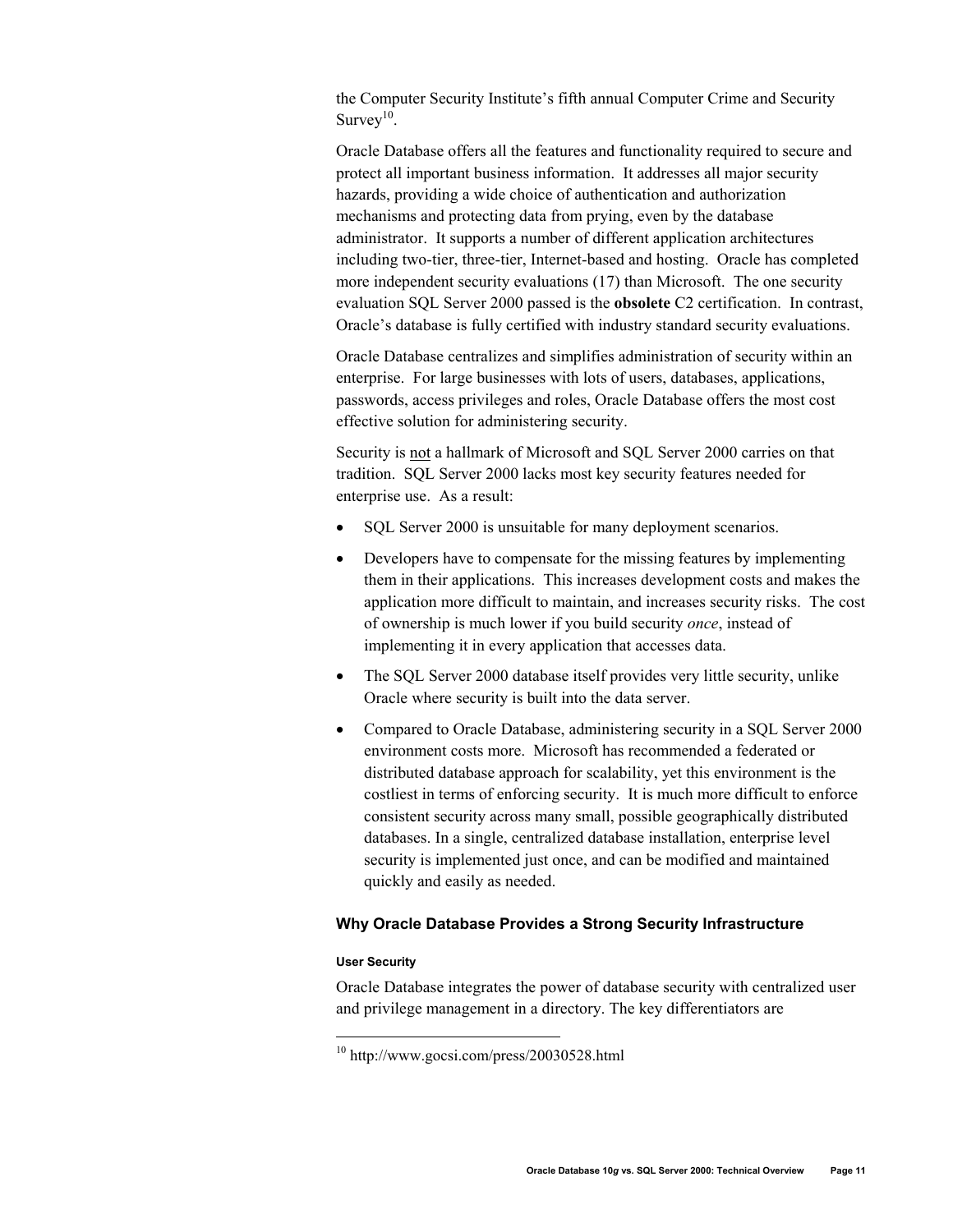- Reduced cost of administering users and other network entities across databases
- Consistent user management across heterogeneous platforms (including Windows platforms)
- Unified user model that serves the web applications and database security
- Integrates with existing security framework Kerberos, PKI and passwords

Although SQL Server provides Kerberos support for Active Directory users in the more recent Windows platforms, the solution is limited to Windows platform. Oracle Database's solution will allow the customer invested in Active Directory to leverage our security features such as Oracle Label Security, Virtual Private Database and enhanced auditing capabilities for directory users.

Starting in Oracle Database 10*g*, our identity management infrastructure eases the task of provisioning users with certificates (for PKI integration). Oracle Certificate Authority is an optional component of Identity Management and this brings ease of use for PKI for Oracle Database customers.

#### **Strong Authentication Lets You Know Who Accesses your System**

Oracle has a long and proven history in providing strong authentication mechanisms to establish the user's identity. Our authentication services including Kerberos, PKI, RADIUS and DCE have always been industry standards compliant and in Oracle Database 10*g,* there are significant improvements in ease of use and performance.

Oracle's solution in this space is not positioned against the complete Windows Platform, but against SQL Server 2000 to ensure an apples to apples comparison. Our solution is superior because we integrate with any Kerberos Server - MIT compliant or Microsoft Key Distribution Server (MS KDC) while SQL Server 2000 integrates only with Microsoft KDC.

In the PKI space, Oracle's solution integrates with Microsoft Crypto API when on Windows platform but can work equally well on every other platform.

## **Virtual Private Database and Oracle Label Security Enable Security to be Built ONLY ONCE,** *Inside* **the Database**

Oracle has been the industry leader in row level security for years. The Virtual Private Database (VPD) results in lower cost of ownership in developing and deploying applications. Row-level security can be built once, in the data server, rather than in each application that accesses data. Security is stronger, because it is enforced by the database, no matter how a user accesses data. That is, data is protected even from users who subvert the application security and execute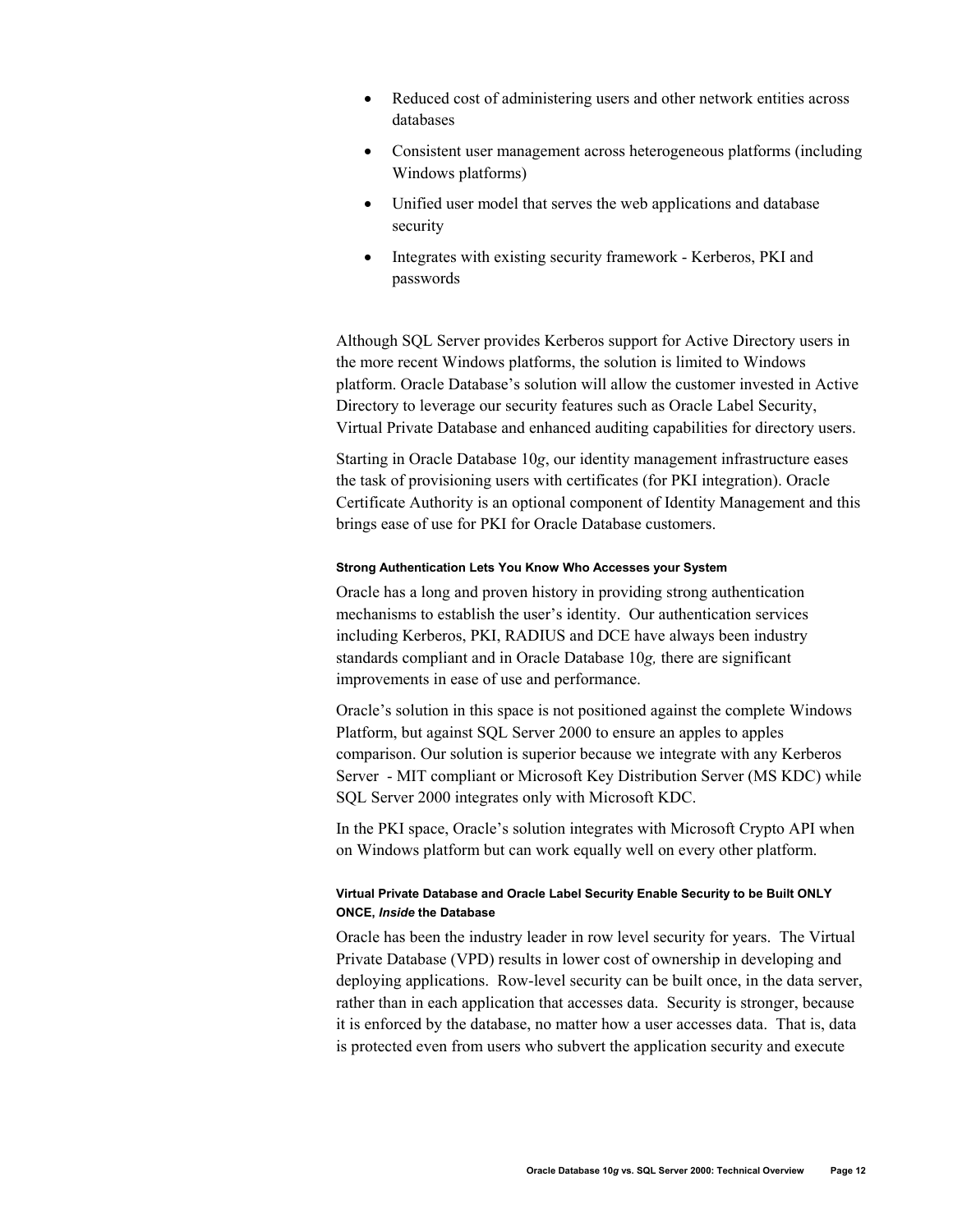queries directly against the RDBMS. This feature is particularly useful for application service providers. They can offer "virtual private databases" and host multiple companies in a single database instance resulting in economies of scale. Oracle enables column relevant VPD policies. This means that row level security can be selectively enforced depending on which column a user attempts to access. Oracle Label Security provides VPD "out-of-the-box," as well as automatic label based access control, thus increasing the ease of deploying secure web-based business systems to customers, employees, and partners. Using Oracle Label Security customers can enable multilevel security and achieve highly granular access controls without any programming. For example, data can be labeled at various levels such as highly sensitive or confidential. Users can then be authorized to access different levels of data by specifying a user's security clearance in the database or the Oracle Internet Directory for enterprise wide management.

SQL Server 2000 has no comparable functionality to VPD or Oracle Label Security and would require extensive development effort to implement rowlevel security. Both VPD and Oracle Label Security have been evaluated against the international common criteria, the de-facto worldwide standard for security evaluations.

#### **Encryption in the Database**

 Encryption helps protect sensitive information such as credit card numbers. Unauthorized agents that break into a system cannot misuse private information. The cost (in time, money and lost credibility) of an illicit break in of a computer system is incalculable. Encryption of sensitive data in the database is not available in SQL Server 2000.

#### **Network Encryption**

Unlike Microsoft, Oracle provides the ability to natively encrypt network traffic using industry standard algorithms including AES, 3DES (2 Key and 3 Key), RC4 (up to 256 bits). There is no administrative overhead that is involved in implementing PKI for SSL based encryption. Enabling network encryption does not require incisive changes to currently deployed applications. Oracle's solution is cost effective, easy to implement and secure to the network encryption solutions offered by SQL Server 2000 (which is completely PKI based).

## **Fine Grained Auditing**

Auditing helps deter unauthorized user behavior that may not otherwise be prevented. It is particularly useful for ensuring that authorized system users do not abuse their privileges while simultaneously preventing excessive logging of audit information. Oracle Database's fine-grained auditing capability enables organizations to define specific targeted audit policies that can immediately alert administrators. Audit policies specify the data access conditions that trigger the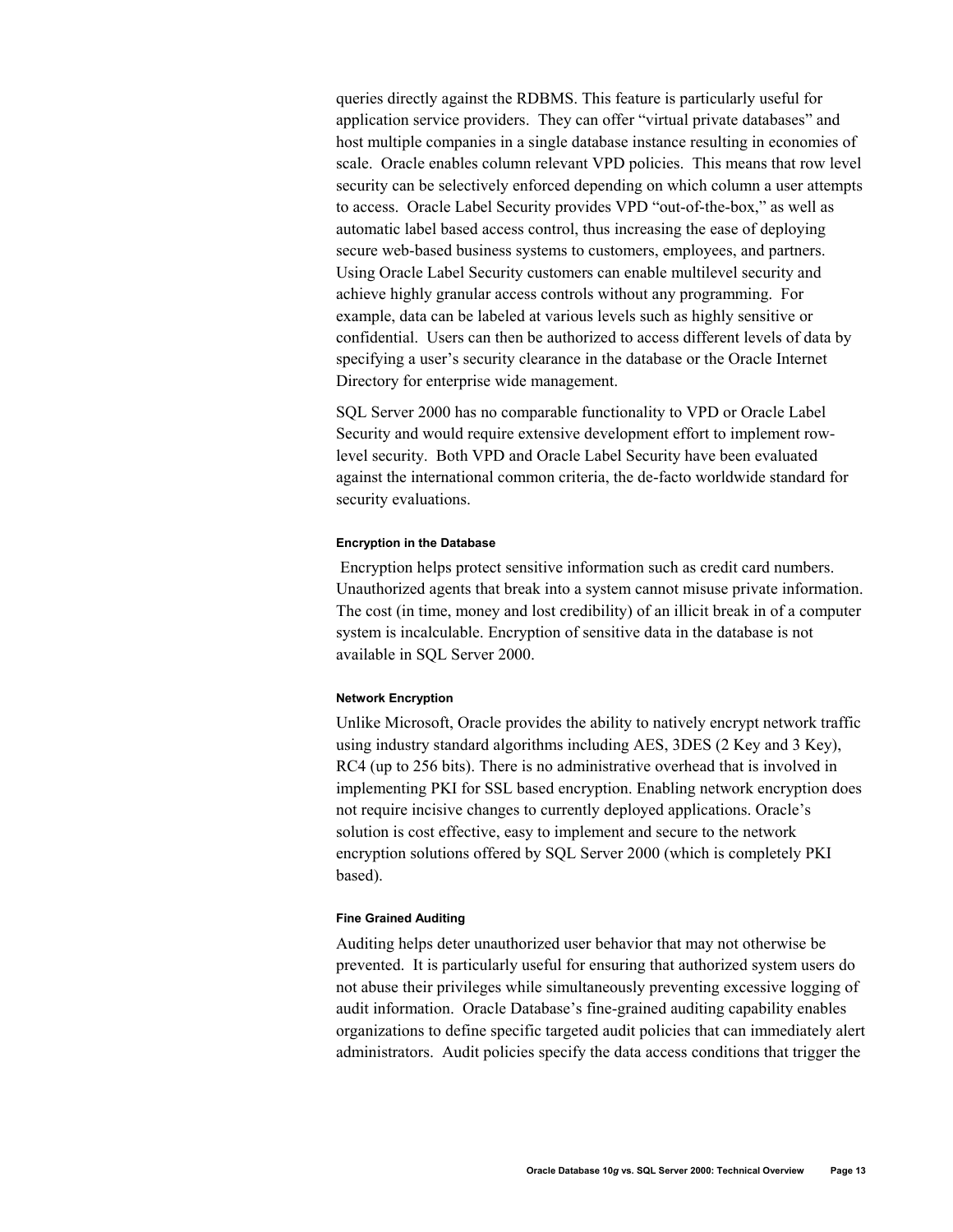audit event and can use a flexible event handler to notify administrators that the triggering event has occurred. SQL Server 2000 does not provide such a fine granularity of auditing functionality.

# **REDUCE THE TIME IT TAKES FOR A BUSINESS TO MAKE BETTER BUSINESS DECISIONS**

# **Business Value**

Good business intelligence operations are built on data repositories that handle geometrically increasing information requests because of a vastly expanded Internet audience. It also provides customers instant information regardless of where the data resides. Whether a business is small, medium or large, brick and mortar or dotcom, business intelligence systems will consistently encounter these two requirements. In fact, AMR Research has recently determined that the challenges of providing a growing population of users with instant information, supported invisibly by large amounts and sources of data, are driving the consolidation of data stores into larger data warehouses at a growth rate of 40% per year. This means that data warehouses will store larger volumes of data, support more users, and require faster performance—without losing quality of service. The core requirements for data warehousing—performance, scalability and manageability—remain key factors in the successful implementation of data warehouses.

## **Oracle Database versus SQL Server 2000**

Oracle Database not only brings with it over 20 years of technical innovation in the core data warehousing requirement areas, it also changes the technology landscape for business intelligence servers. Oracle Database is a single, standards-based platform that addresses all of the server-side business intelligence and data warehousing requirements, including Extraction, Transformation and Loading (ETL), Online Analytical Processing (OLAP) and data mining. Oracle Database's capabilities eliminate the need for multiple engines in the business intelligence environment. This new business intelligence architecture provides numerous benefits:

- Rapid deployment: There is no longer any need to integrate multiple server components when implementing a business intelligence system.
- Reduced management costs: A single server means that all data is stored in one place, and is managed via a single tool. Moreover, there is no longer a need to manage the process of synchronizing the data stored in various servers; once new data is loaded into Oracle Database, it is accessible for all business intelligence needs.
- Better decision-making: With a single data store, all data in the business intelligence system is available to all business intelligence users more rapidly, since there is no need to percolate data from one server to another.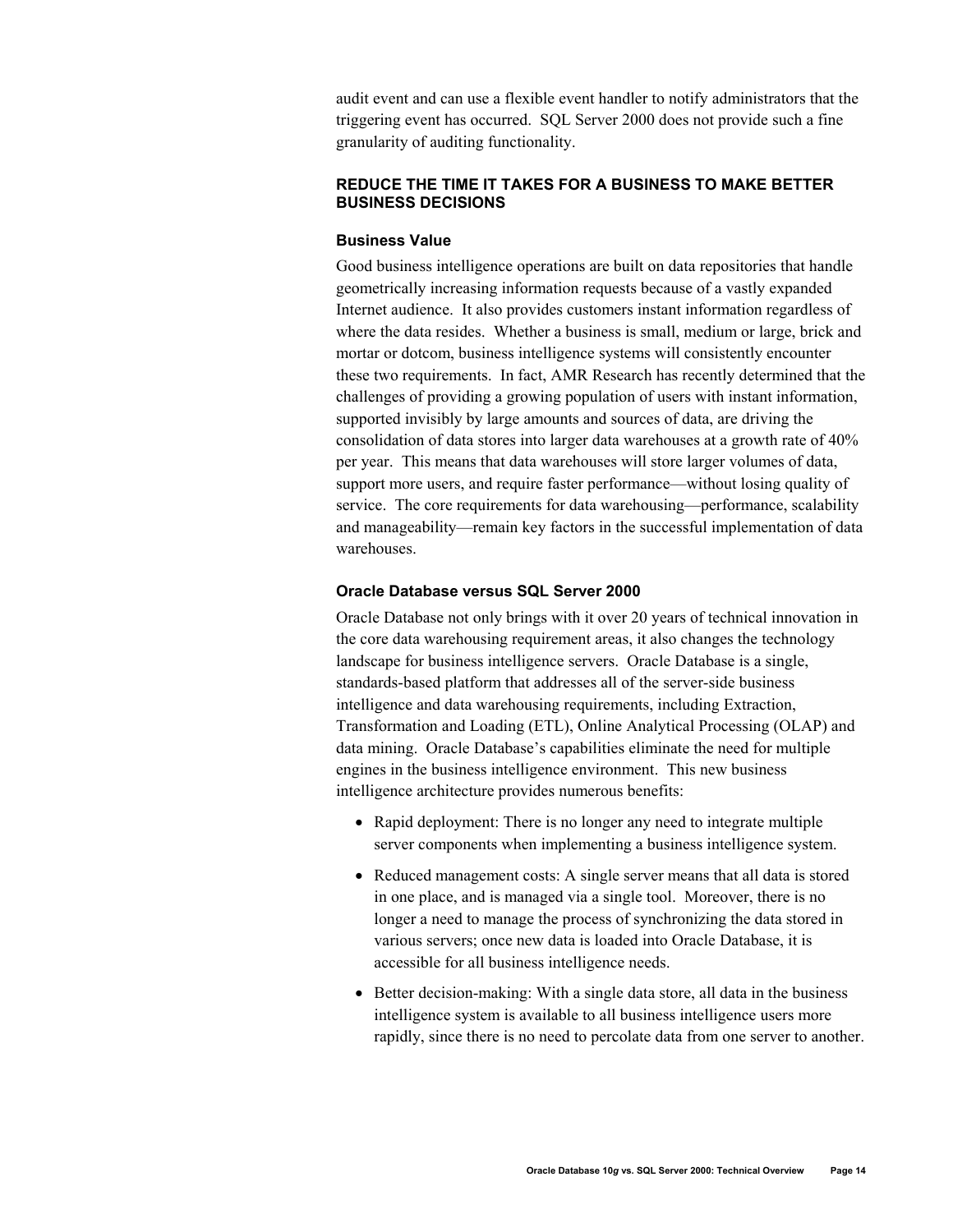- Security: With all data in a single database, IT managers are assured of having consistent security for all business intelligence data regardless of how it is accessed.
- Availability: Oracle Database provides robust availability capabilities, which far exceed the availability characteristics of many other business intelligence products.

With Oracle Database, IT administrators have a simpler data warehouse environment to administer, and can then spend more time supporting business issues. The net result is a business intelligence system that focuses on providing timely, insightful information to support accurate business decisions.

Microsoft claims a fully integrated business intelligence platform, when in reality the OLAP data is kept in a separate data store. While SQL Server 2000 acts as the data warehouse repository, OLAP analyses are performed in the separate data store. This requires additional time in extraction of the data from SQL Server 2000 and storage of transformed analytical data in other data stores. Also, administrative and management overhead increases as the number of these business intelligence repositories expands.

Many IT professionals agree that Oracle provides a superior business intelligence solution. The 2003 Winter Corporation VLDB survey<sup>11</sup> results show the Oracle database is used by three of the top ten largest Decision Support Systems on Unix platforms while SQL Server 2000 of course is not even listed since SQL Server cannot support a Unix environment. In fact, the world's largest data warehouse (82 terabytes) uses a single Oracle database with IBM NUMA-O server $12$ . For Decision Support Systems, Oracle is the top choice.

## **How Oracle Database Enables Timely Decision Making**

## **Flexible Data Partitioning**

 $\overline{a}$ 

Oracle Partitioning allows tables and indexes to be partitioned into smaller, more manageable units, providing database administrators with the ability to pursue a "divide and conquer" approach to data management. Four partitioning schemes - range, hash, composite, and list - are supported.

A typical usage of range partitioning for manageability is to support a 'rolling window' load process in a data warehouse. Suppose that a DBA loads new data into a table on a weekly basis. That table could be range-partitioned so that

"We didn't want to put a terabyte of data on a Microsoft SQL Server database and then have to reboot it everyday. We were looking for something scalable that had partitioning and would last forever. The people who run our business liked that Oracle slices, dices, pivots and drills down to information in a very impressive way."

- Matt Rhoades, leader, Advanced Technologies team, Manco, Inc.

<sup>&</sup>lt;sup>11</sup> Winter Corporation 2003 VLDB Survey,

http://wintercorp.com/vldb/2003\_TopTen\_Survey/TopTenWinners.asp 12 http://www-

<sup>1.</sup>ibm.com/press/PressServletForm.wss?MenuChoice=pressreleases&TemplateNam e=ShowPressReleaseTemplate&SelectString=t1.docunid=1885&TableName=Datah eadApplicationClass&SESSIONKEY=any&WindowTitle=Press+Release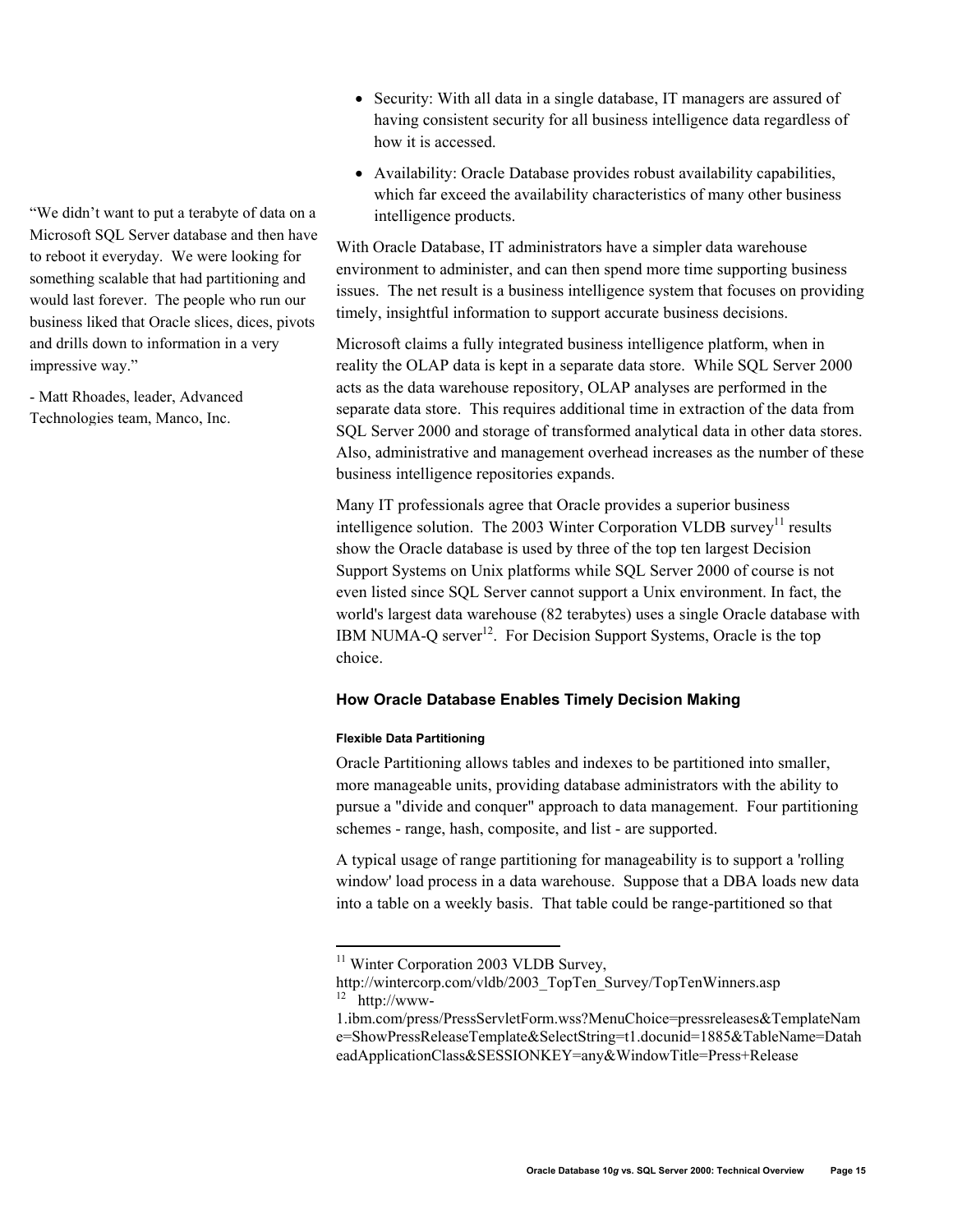each partition contains one week of data. The load process is simply the addition of a new partition. Adding a single partition is much more efficient than modifying the entire table, since the DBA does not need to modify any other partitions. Also, data in the other partitions continue to be available while the new partition is being built and added.

In contrast, SQL Server 2000 has no ability to do any kind of table or index partitioning whatsoever. So, they can't provide a "rolling window" operation for a data warehouse, nor can they do anything like hash partitioning. This greatly limits the types of operations that can be done efficiently with SQL Server.

## **Scalable ETL Infrastructure**

Oracle Database provides a scalable infrastructure to improve the performance, scalability, and manageability of typical ETL operations. Not only does this infrastructure lower the time required to build and maintain the data warehouse, it effectively combines the ETL stages, eliminating the cost of additional storage for data staging. Some of the major Oracle Database ETL capabilities include:

- Transportable tablespace: Bulk transfer of large volumes of data is accomplished through simple and fast copying of necessary data files from the operational data store to the data warehouse. Now, with Oracle Database 10*g*, these transportable tablespaces can now *cross platforms*! That means you can quickly and easily move a large amount of data from one operating system and platform directly to another. This makes it much easier, for example, to move files from Windows to Linux, and vice versa. SQL Server 2000, running only on Windows, has no comparable capability.
- Change data capture: Change Data Capture provides the capability not only for capturing change data but also for publishing it and allowing applications to subscribe to the change data in a controlled fashion.
- External tables: External tables will commonly be used in the ETL process to combine data-transformations (via SQL) with data loading into a single step.
- MERGE and multi-table inserts: These DML commands allow for data to be populated into target tables in a more efficient fashion. SQL Server 2000 has no comparable capability.
- Table functions: Table functions provide the support for pipelined and parallel execution of complex data transformations implemented in any language supported by Oracle Database.
- Data Pump Export and Import: Oracle Data Pump is a new feature of Oracle Database 10g that provides high speed, parallel, restartable bulk data and metadata movement of Oracle database contents. With Data Pump Export and Import, any subset of database objects can be unloaded and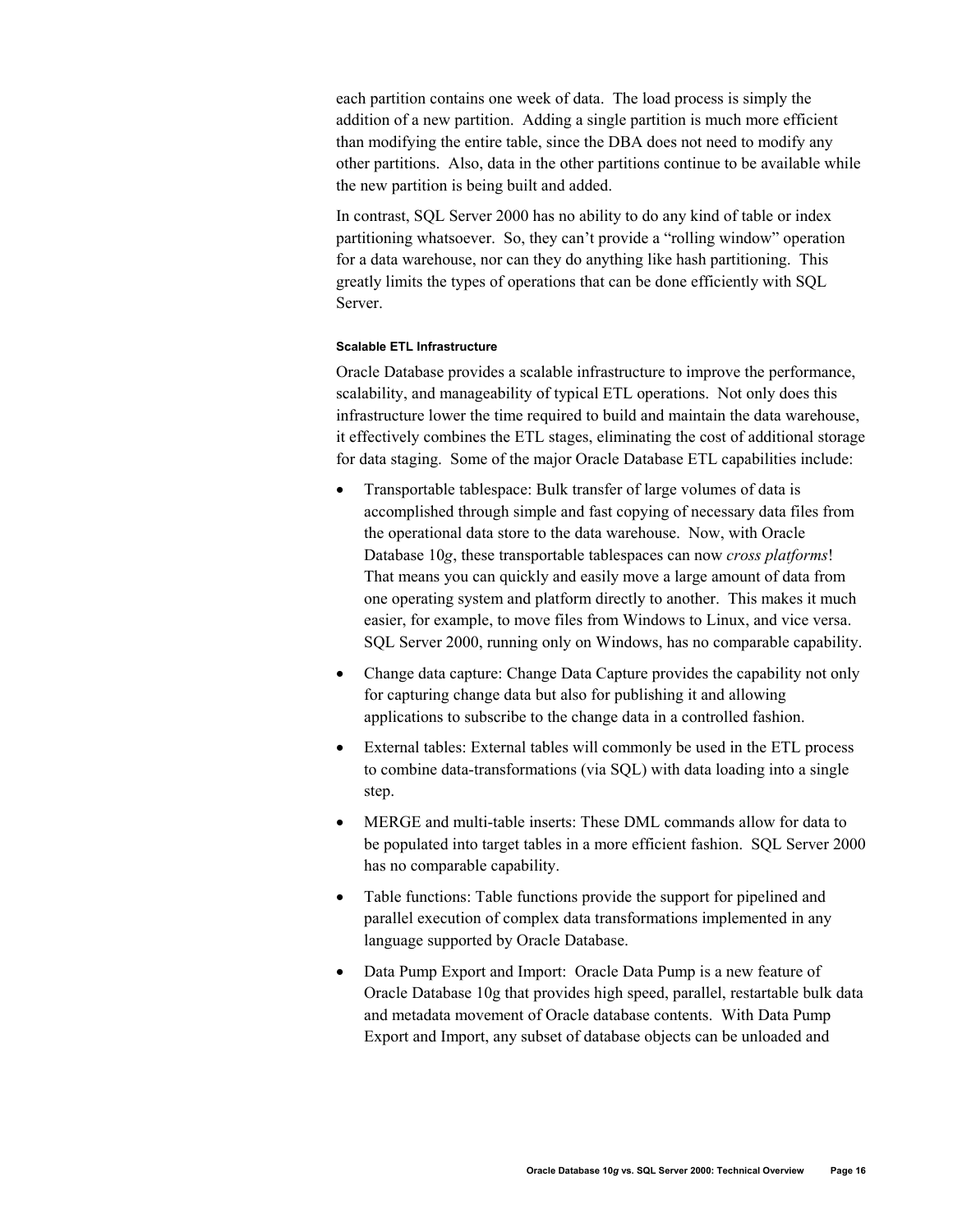reloaded on the target platform. If moving across platforms with different file system syntax, it is now possible to change the definition of some objects as they are created at import time.

SQL Server 2000 has no comparable functionality for any of the above.

Oracle also provides a complete ETL solution with Oracle Warehouse Builder (OWB). OWB is a single design tool for all your data warehousing functionality that provides a complete, integrated and open solution that leverages the Oracle database in the design, deployment and management of enterprise data warehouses, data marts and business intelligence applications. OWB relies upon the Oracle Database for all data transformations, so it can fully leverage all of Oracle Database's enterprise level features. SQL Server 2000 does include an ETL tool called Data Transformation Services but it is limited in functionality and does not have any comparable level of integration with SQL Server.

#### **Complete Summary Management**

Summary management enhances query performance by storing pre-aggregated data and dynamically re-writing queries to use this data, thereby avoiding the overhead of scanning very large tables, often several gigabytes in size, at runtime. Oracle Database's robust summary management implementation allows the creation of dimensions, or summary hierarchies, so that only the most frequently used summary tables need be physically stored while less frequently used summary information can be derived based on stored summary tables. This reduces the amount of storage required for summary tables.

Another summary management feature that saves on storage requirements is the Summary Advisor tool. This tool provides summary table creation recommendations and is used to assess the cost effectiveness of each summary table already created or to be created.

SQL Server 2000 provides only rudimentary summary management functionality, with no subqueries, UNIONs, outer joins or functions such as AVG and STD supported in their indexed view definitions. As a result of these limitations, SQL Server 2000 requires more investment in storage hardware for summary management.

#### **Data Compression**

Data compression is also supported in the Oracle Database, for drastically reducing disk space and buffer cache requirements, as well as for improving query performance, due to reduced I/O level Compression can be used on entire tables, table partitions and materialized views. SQL Server 2000 does not support any type of data compression.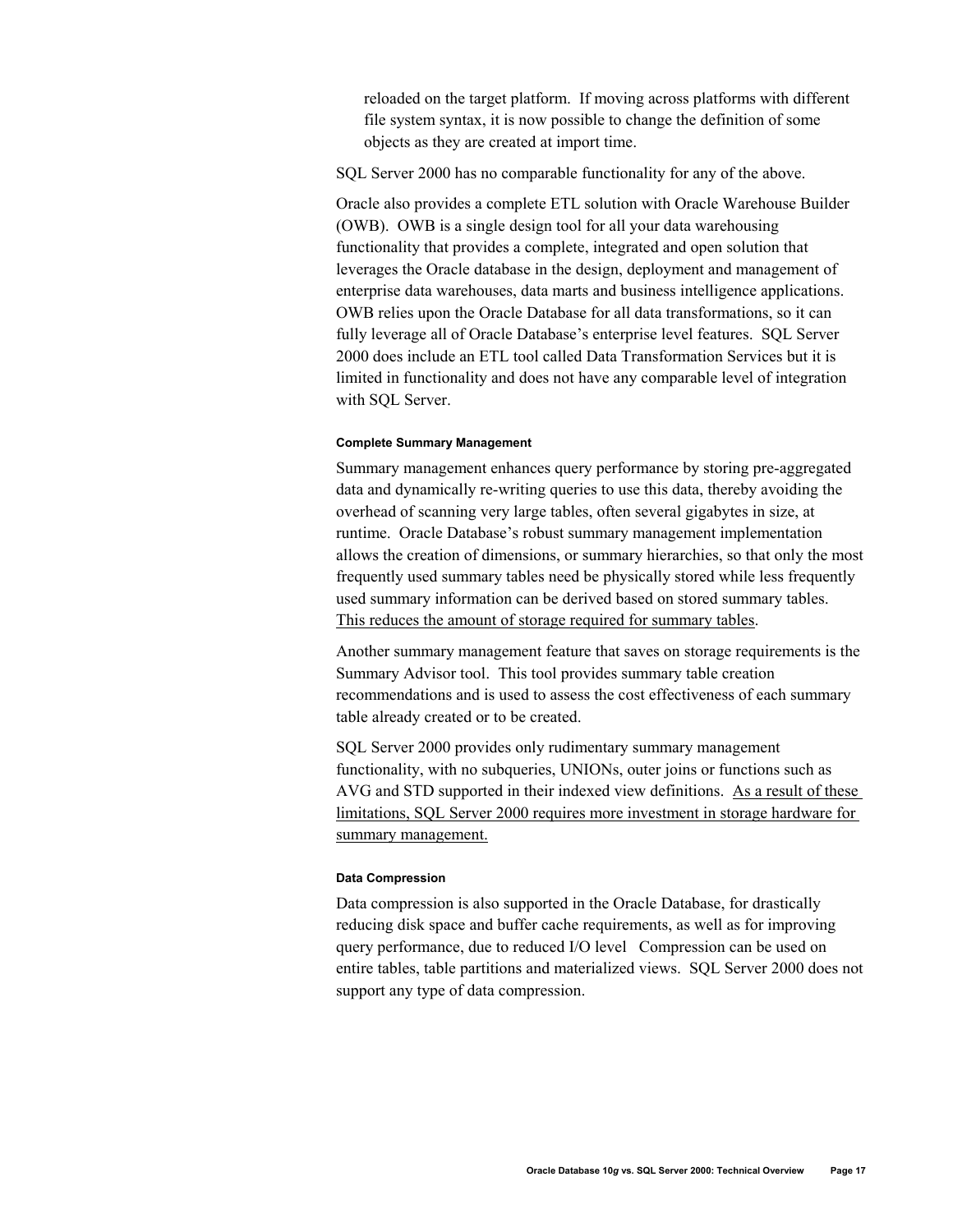**Compressed Bitmapped Indexing** 

As most DSS queries rely essentially on set operations, the bitmapped index is one of the most useful and important indexing schemes in a DSS environment. Oracle Database uses a revolutionary technique for maintaining and compressing stored bitmap indexes. In addition, bitmapped join index and parallel bitmapped star join further improves query performance.

SQL Server 2000 does not support bitmapped indexing of any kind. Instead, it relies solely on the use of b-tree indexes to optimize query performance, even in a business intelligence environment. This not only imposes more runtime processing overhead, which means slower query performance, but also requires more storage hardware for the b-tree indexes.

## **In-place Data Analysis**

Oracle Database eliminates the need to extract data from the data warehouse and load the data into another repository for analysis. Since advanced SQL analytic functions, an OLAP engine and a data mining engine are integrated into the Oracle Database engine, complex business intelligence analysis can be performed in-place. This enables real-time access to information that can play a critical role in better business decision making as well as reduces administration overhead and data storage costs. Microsoft's business intelligence solution requires maintaining a separate data store for OLAP data, thereby greatly increasing overhead, disk consumption, administration costs, and performance impact.

## **SQL Analytic Functions**

Oracle Database provides SQL analytic functions that enhance both developer productivity and database performance. Basic business intelligence calculations such as moving averages, rankings and lead/lag comparisons can be done without requiring extensive programming. This makes it much faster and easier to develop Business Intelligence applications with much less coding. Key benefits are:

- *Improved Query Speed* The processing optimizations supported by these functions enable significantly better query performance.
- *Enhanced Developer Productivity* The functions enable developers to perform complex analyses with much clearer and more concise SQL code.
- *Minimized Learning Effort* The analytic functions minimize the need to learn new keywords as the syntax leverages existing aggregate functions, such as SUM and AVG, so they can be used in extended ways.
- *Standardized Syntax* As part of the ANSI SQL standard, these functions are

"Oracle's integrated data intensive functionality for business intelligence is clearly the right approach. Data intensive operations such as OLAP, ETL and data mining, are best performed closest to the data, within the database, instead of moving large volumes of data to multiple servers. This approach will reduce integration costs, improve manageability by reducing complexity, and allow for advanced functionality without specialized servers and skills."

• • • • • Richard

Winter, president, Winter Corporation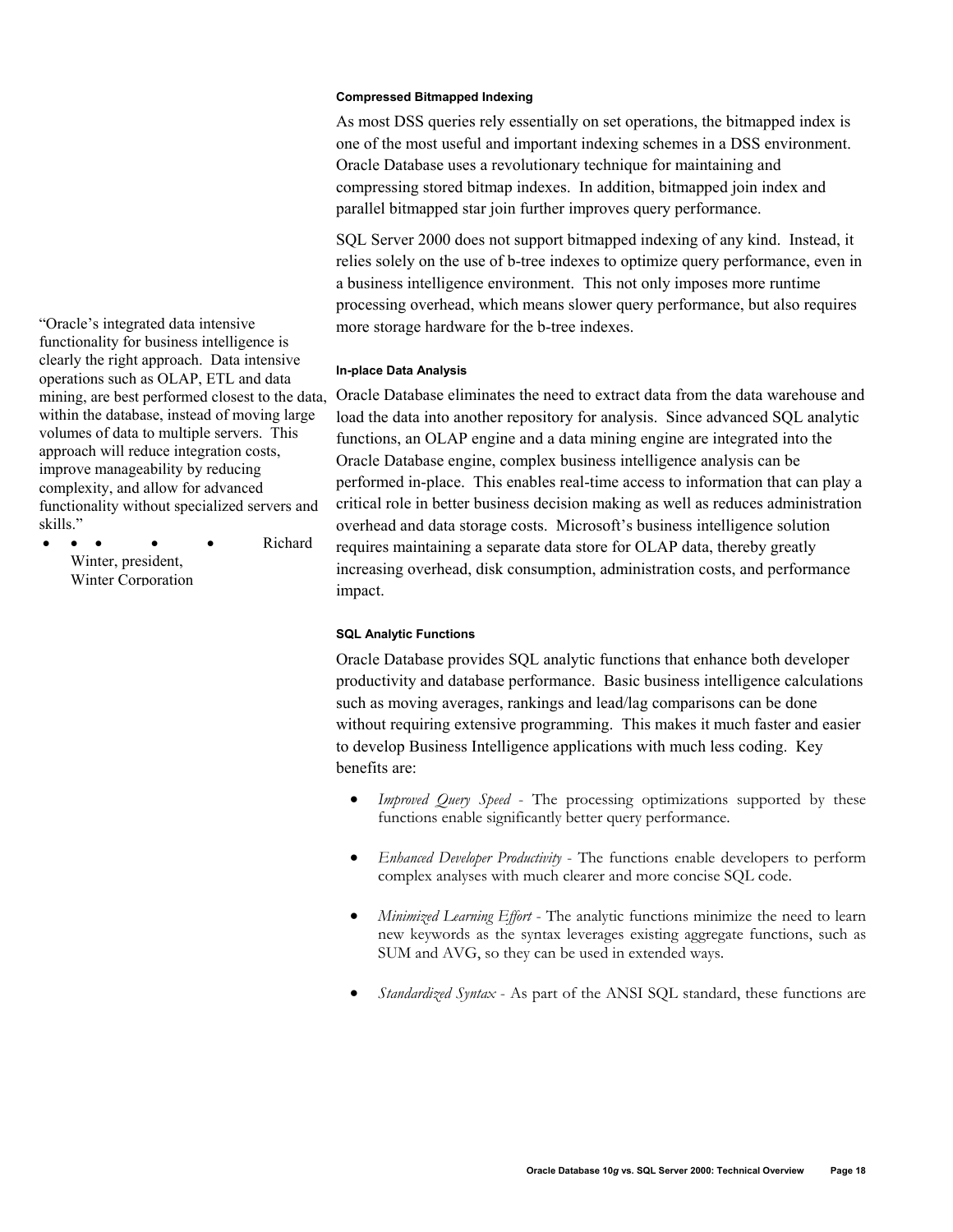attractive for independent software vendors.13

In addition, Oracle Database 10g introduces a new SQL Model clause. The SQL Model clause is an important step forward in SQL calculation power. This new feature is a building block for complex number-crunching applications such as budgets and forecasts. Oracle users can leverage the Model clause in a wide range of areas, and business intelligence developers will find it especially valuable. An extension to the SQL SELECT statement, the SQL Model clause lets you treat query result sets as multidimensional arrays. You can then build sets of sophisticated interdependent formulas based on these arrays. Users can view relational data as multi-dimensional arrays and define formulas over the arrays with simple, concise notation.

The new syntax eliminates the complex SQL joins and unions needed for interrow calculations in traditional SQL. Calculations are thus specified more easily and processed more efficiently, thereby saving on business intelligence development time.

None of these capabilities are in SQL Server 2000, so application development for comparable functionality requires extensive programming outside of standard SQL, thereby extending the development time. In addition, the complex application coding impedes performance since the operations are not performed in native SQL.

# **ENABLE AN ORGANIZATION TO DEVELOP AND DEPLOY BUSINESS SOLUTIONS QUICKLY**

## **Business Value**

 $\overline{a}$ 

Enterprises everywhere are developing Internet-based applications to take advantage of the ubiquity, affordability and the open standards of the Internet. However developing these applications is very challenging, placing numerous additional requirements on the development platform. Choosing the right development platform is critical to ensuring the success of these applications.

# **Oracle Database versus SQL Server 2000**

Unlike other vendor solutions, the Oracle Database provides 100% support for all industry standards across all the major operating system and hardware architectures available today - from Linux to Windows to Unix to OS/390. The superior portability of Oracle Database empowers an organization to easily change its preferred hardware and operating system infrastructure, ensuring the right of an organization to choose the best price/performance offering from different vendors now and into the future. Any organization can leverage the Oracle Database to lower initial deployment costs and also remain flexible

<sup>13</sup> ISO/IEC 9075-1:1999/Amd.1:2000(E)

Information Technology - Database languages - SQL - Part 1:Framework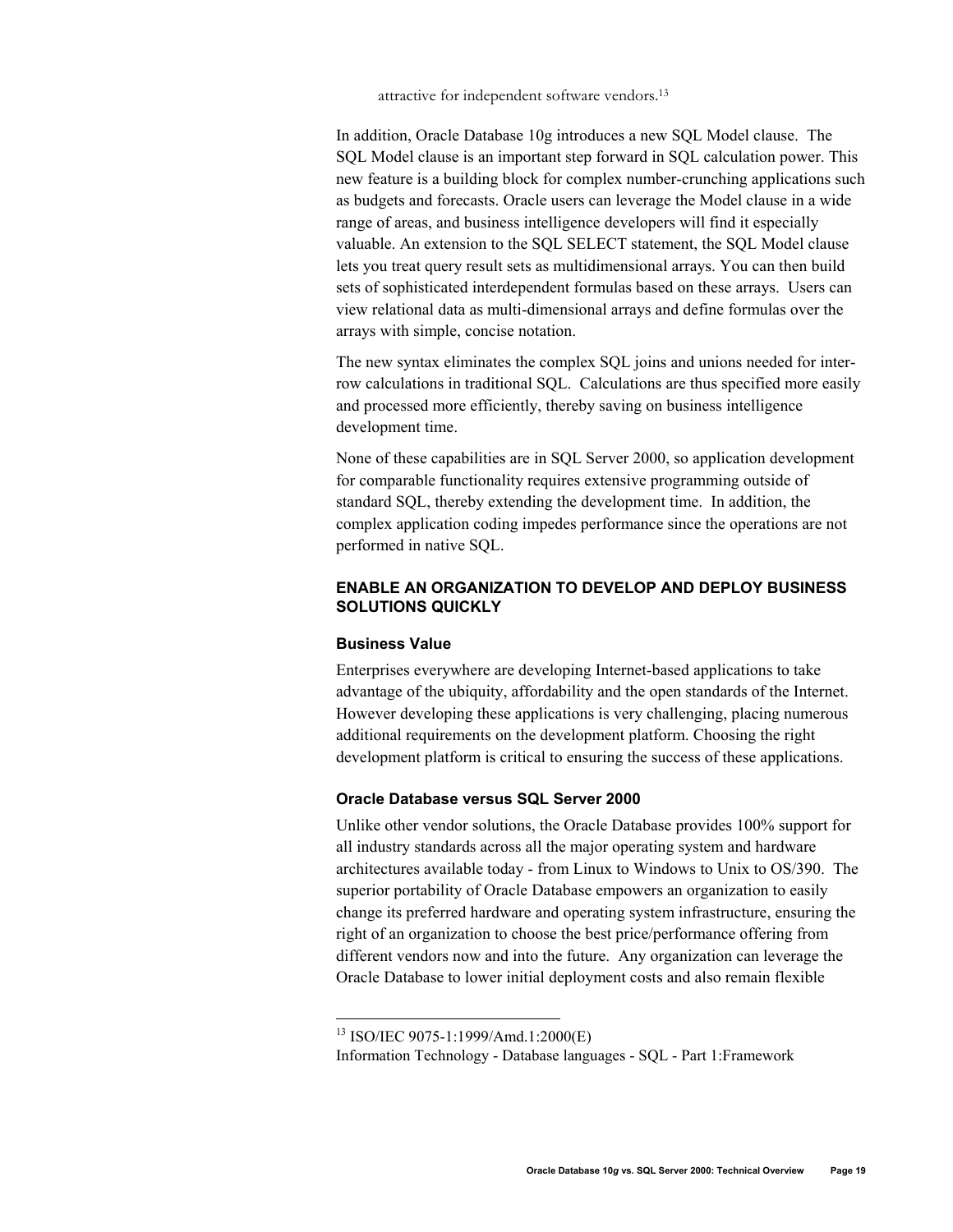enough to meet future needs. The choice of Oracle as a database solution does not bind them to a particular hardware or operating system. This is particularly useful for independent software vendors because they can develop just once on Oracle Database and deploy anywhere.

SQL Server 2000 supports fewer hardware platforms than Oracle Database, and of course is limited to only the Windows operating system. Oracle supports all major hardware platforms and operating systems. SQL Server 2000 customers cannot develop once and deploy anywhere, due to their restriction to the Microsoft platform only.

In addition, surveys indicate that most major packaged application vendors support Oracle databases first. This is true across all categories, including ERP, CRM, Procurement and Supply Chain. There are also more packaged applications deployed on Oracle than SQL Server  $2000<sup>14</sup>$ . Due to the larger Oracle installed base, there are significantly more implementers with experience deploying packaged applications on Oracle than SQL Server 2000.

As a further point, a recent cost of ownership study done by Input Corporation shows that Oracle is half the cost of SQL Server for running packaged applications.<sup>15</sup>

## **Why Oracle Database Reduces Development Effort**

#### **Multi-Version Read Consistency Model**

Oracle Database's unique multi-version read consistency model helps minimize programming time by reducing internal contention for data. This topic was discussed initially in the performance and scalability section of this paper, but it also applies in terms of reducing the coding effort required in developing applications. SQL Server 2000 's flawed architecture can only offer a comparable level of concurrency through application code, at the price of data accuracy, while lengthening both development time and code path.

## **Non-Escalating Row-Level Locking**

 $\overline{a}$ 

Oracle Database's innovative method of row-level lock tracking eliminates the need for lock escalation, thus reducing the potential of deadlocks and increasing concurrency especially as the volume of transactions increases. In addition, application developers do not need to compensate for potential deadlock situations through application code, thereby reducing development time. SQL Server 2000's row-level locking model is constrained by the amount of

<sup>15</sup> Input - Comparative Study of Relational Databases Underlying Packaged Applications--Oracle Database vs. Microsoft SQL Server

<sup>&</sup>lt;sup>14</sup> According to Giga Group, Goldman Sachs, and FactPoint reports, over 70% of SAP, Peoplesoft and Siebel applications are deployed on Oracle

http://www.oracle.com/features/ow02/index.html?1113\_ow\_inputdata.html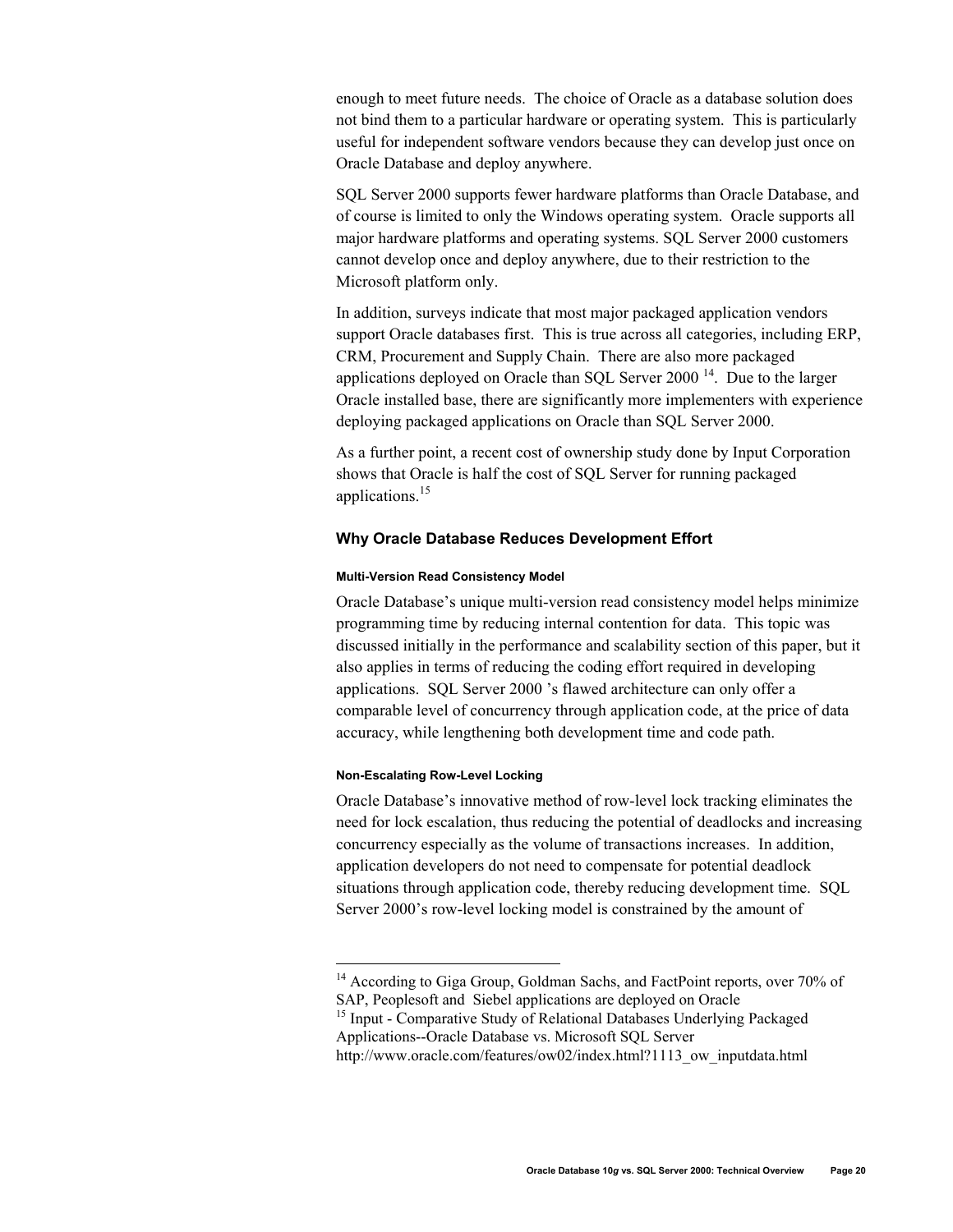available memory.16 Thus, SQL Server 2000 relies on lock escalation to conserve memory usage, at the expense of data concurrency. This translates into decreased data availability, especially during peak usage periods, and more extensive application coding to avoid deadlock scenarios.

## **Java Development**

With Oracle Database stored procedures in the database can be implemented in PL/SQL or industry standard Java, which can then be executed in compiled or interpreted mode. Java stored procedures can embed SQL statements using the SQLJ syntax, which simplifies database programming in Java (for productivity and concise code) or they can use the usual JDBC syntax, using the embedded JDBC driver. J2EE components running in the middle tier leverage Java stored procedures in the back-end database for handling data-bound and applicationindependent logic. These Java stored procedures can then leverage the J2EE functionality provided in the middle tier with Oracle Application Server. Application developers can choose the language in which they are most proficient or which is most suitable for a task. PL/SQL is more suitable for SQL intensive procedures while Java would be preferred for more algorithmic or complex (logic) procedures. Java stored procedures in the database enable your complex business logic to be located close to the data, to minimize overhead.

This leverages the existing knowledge base of your developers, so retraining is minimized and existing skill sets are easily transferred. Native compilation of stored procedures in either Java or PL/SQL enhances performance. Additionally, the Java Virtual Machine in the database allows your java development efforts to leverage the functionality of the robust architecture of Oracle. The Java applications have full access to all the XML, object, and multi-media data types resident in the database. This greatly simplifies database application development.

In addition, the Oracle Globalization Development Kit consists of a set of Java APIs that provide application developers with the framework to develop global Internet applications, with full Unicode 3.2 support.

Since SQL Server 2000 has no support for Java in the database, it does not support stored procedures in any language except their proprietary Transact-SQL language. There is also no capability for native compilation, so it lacks the key performance benefits of compilation of Java or PL/SQL stored procedures.

## **Message Queuing**

 $\overline{a}$ 

Advanced Queuing is a unique database integrated message queuing feature built on the Oracle Streams information integration infrastructure. With Advanced Queuing, message queuing operations can be performed similar to

<sup>&</sup>lt;sup>16</sup> SOL Server 2000 Performance and Reliability presentation, http://www.microsoft.com/usa/centralregion/sql10.ppt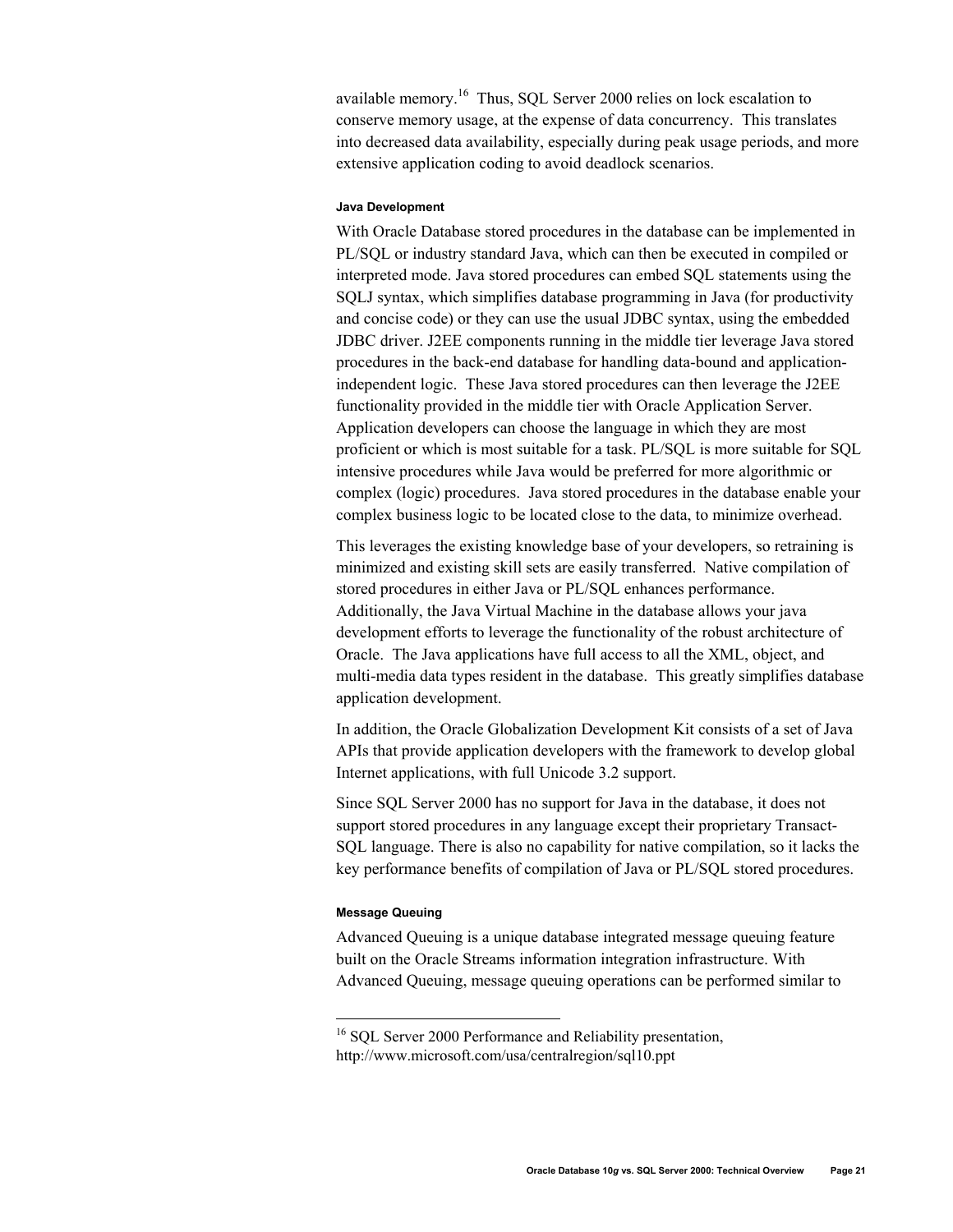SQL operations from the Oracle database. Message queuing functionality allows applications on the Oracle database to communicate asynchronously via messages in AQ queues. Integration with the database brings the unprecedented levels of functionality, operational simplicity, reliability, and security to message queuing.

SQL Server 2000 has no support for message queuing in the database at all. Microsoft only supports message queuing with a separate product, Microsoft Message Queue, which has no integration with SQL Server.

## **XML support**

Oracle XML DB is a high-performance XML storage and retrieval technology. It fully absorbs the W3C XML data model into the Oracle server, and provides new standard access methods for navigating and querying XML. With XML DB, you get all the advantages of relational database technology and XML technology at the same time.

As part of the XML support in the database, Oracle supports a datatype called XMLType. XMLType is a native server data-type that is used to store and manage XML documents in columns or tables. This native support for XML content allows the database to understand that a column or table contains XML; in the same way that the DATE data-type allows the database to understand that a column contains a date. XMLType also provide methods that allow common operations such as schema validation and XSL Transformations to be performed on XML content.

The XMLType data-type can be used just like any other data-type. It can be used when creating a column in a relational table. It can be used when declaring PL/SQL variables, and when defining and calling PL/SQL procedures and functions. Since XMLType is an object type, it is also possible to create a table of XMLType.

The XMLType data type can also be used when defining views. Creating an XMLType view, or a relational view that includes an XMLType column, allows Oracle XML DB to be used to expose content stored in relational tables and external data sources as XML documents.

SQL Server 2000 has no support for a native XML datatype whatsoever. The only XML support it provides is storing the XML content in a BLOB.

Oracle's XML DB technology is superior to Microsoft's in terms of

- Native support for the XML data model and other XML standards
- XML DB provides an XML Repository for the database.
- Integrated SOL, XML, Java and Text processing that eliminates extra moving parts and provides high scalability
- Superior functionality and richness of programmatic access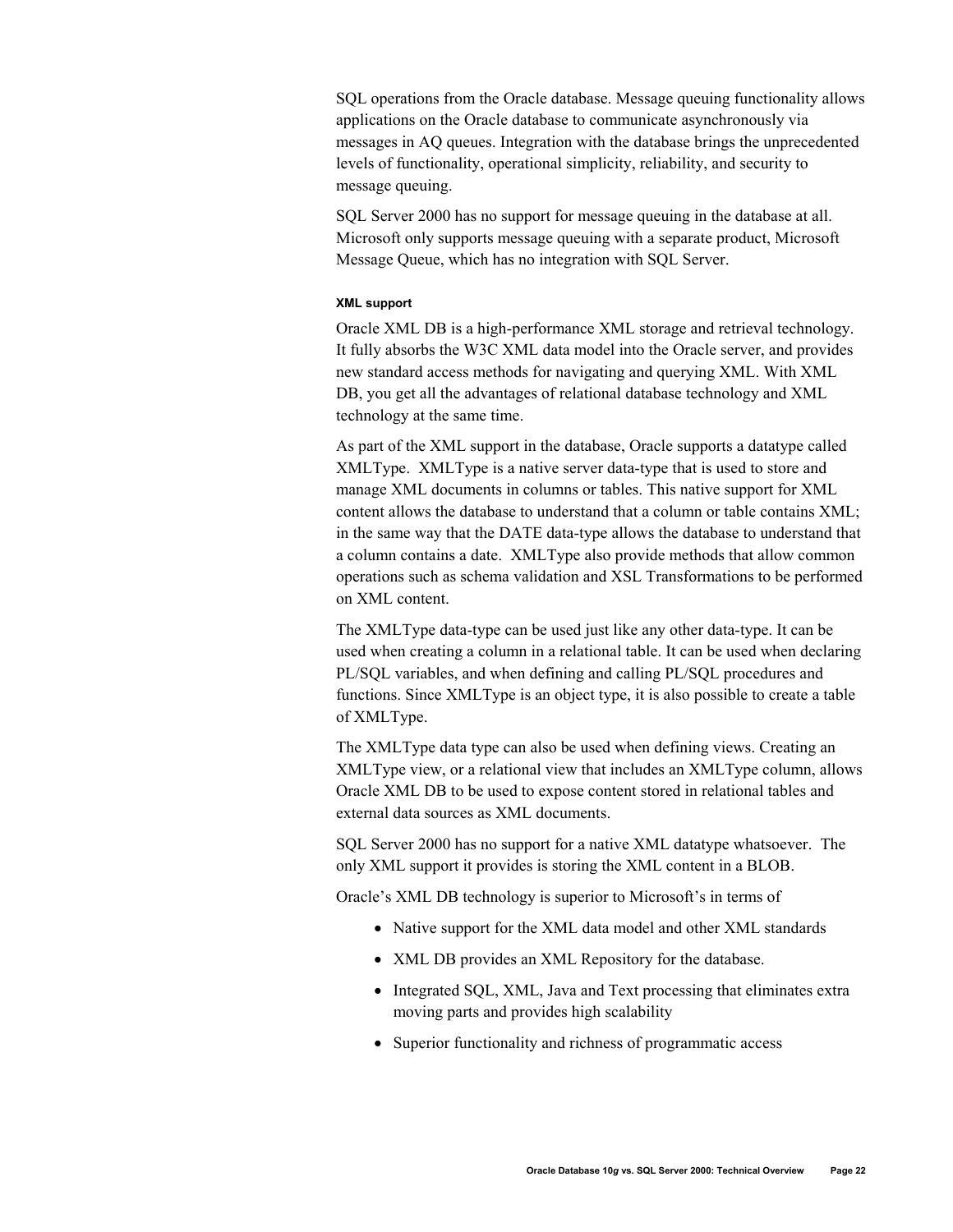• A comprehensive XML vision, including an XML Repository to support content-oriented XML.

### **Extended SQL capability**

Oracle Database 10*g* introduces support for POSIX-compliant SQL regular expressions, which enhance search and replace capability in programming environments. This allows developers to write one-line queries that otherwise would take multiple lines of SQL code. SQL Server 2000 has no regular expression support.

## **Web based development**

Furthermore, with the Oracle Database 10*g* release, Oracle offers a complete, web-based framework for application development called HTML DB. HTML DB is a declarative development tool built into the Oracle database that offers a framework for the development and deployment of database-centric web applications. Oracle HTML DB accelerates application development through built in features such as design themes, navigational controls, form handlers and flexible reports. Using only a web browser, you can assemble a sophisticated database driven web application in relatively little time. There is no client side tool installation required; all that is needed on the client is a browser.

With HTML DB, you can improve access through consolidation. If your organization relies on countless spreadsheets and personal databases for tracking of information and sharing of data, Oracle HTML DB can save you time and money while improving everyone's access to critical data. By combining the ease of use and productivity of a personal database with the scalability, availability and security of an enterprise database, Oracle HTML DB makes building data driven web applications fast, easy and secure. It also offers a complete hosted solution in a single Oracle database. Any organization looking to consolidate many small development projects can do so by hosting the Oracle HTML DB integrated development platform.

SQL Server 2000 has no web application development capability analogous to HTML DB.

# **REDUCE COSTS FOR MANAGING, DEPLOYING AND MAINTAINING INFORMATION**

## **Business Value**

In today's "round-the-clock" Internet economy, the importance of IT infrastructure to modern businesses needs no explanation. Enterprises are increasing their reliance on the Internet to reach new customers as well as to manage their operations more efficiently. A well-managed IT infrastructure, therefore, has become critical to the success of any business. A profitable business today not only needs reliable, high-performing applications to service its customers, but also must minimize its cost of operation to maximize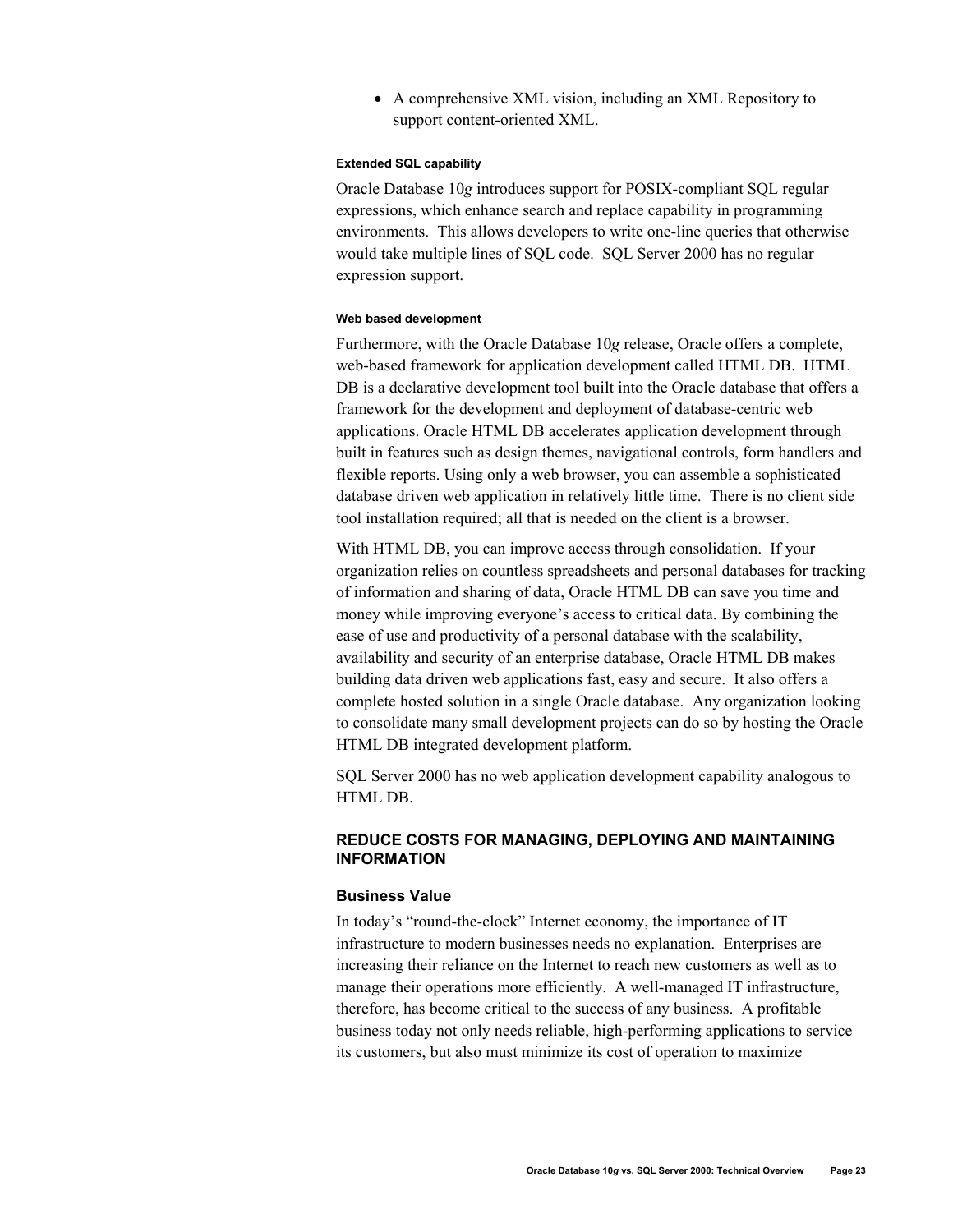profitability. This coupled with ever increasing shortage of skills in this area can quickly lead to spiraling management costs and can even hinder an organization's ability to remain competitive.

## **Oracle Database versus SQL Server 2000**

Recognizing these demands, Oracle has made improved manageability of its products one of the primary goals of Oracle 10*g*. The most significant manageability enhancement in Oracle is the complete integration of various components of the Oracle product stack. The components of Oracle Application Server and Oracle Database 10*g* not only integrate seamlessly with each other but can also be managed from a single point of control using Oracle Enterprise Manager. Oracle Enterprise Manager Grid Control is a fully web-based management console allowing DBA access from anywhere with zero client install and full firewall compatibility. In addition, the Oracle Database 10*g* has been significantly enhanced to simplify database administration and provide a high degree of self-management. From client to application server to database to host to network, Oracle has simplified, automated and centralized the monitoring and management of the complete business infrastructure, resulting in a higher quality of service and reduced management costs.

One of Microsoft's recommended implementation of SQL Server is either in a distributed database environment, or in a federated database architecture, where many different databases are connected together while a single application accesses data across all these databases. The cost of management goes up dramatically when there are 32 databases to manage, administer, maintain, backup and upgrade! (That's the number of databases Microsoft required to achieve a high TPC-C benchmark.) Microsoft's approach is to distribute complexity. This would be a nightmare to implement in a real world business, compared to implementing and administering a single, more scalable database.

SQL Server 2000 lacks the depth of end-to-end management and selfmanagement and tuning capabilities of the Oracle Database. For example, SQL Server Enterprise Manager does not allow for management and diagnostics of the entire system from a single console.

## **Built-in Expertise Reduces Overall Management**

## **Manageability Infrastructure**

Oracle Database 10*g* contains a new intelligent management infrastructure. It's composed of several new components, utilities, and advisors that automatically collect statistics about the database—such as SQL performance and space usage—and alert the DBA of potential problems while suggesting possible solutions. A new embedded and completely self-managing repository captures workload information and performance related statistics. The database then uses information contained in the repository for all self-management activities,

"Enterprise Manager 10g Grid Control has proven that it will provide us with a single, integrated solution for managing and monitoring all our applications and systems"

Warwick Calkin National Manager, Telstra IT Infrastructure and Operations

Brian Moran, SQL Server Magazine editor says it all: "Microsoft sells ease of use and hesitates to point out that a SQL Server environment is often just as complex--and expensive--to manage as its UNIX counterparts.

SQL Server Magazine UPDATE News Editor, Jan. 2001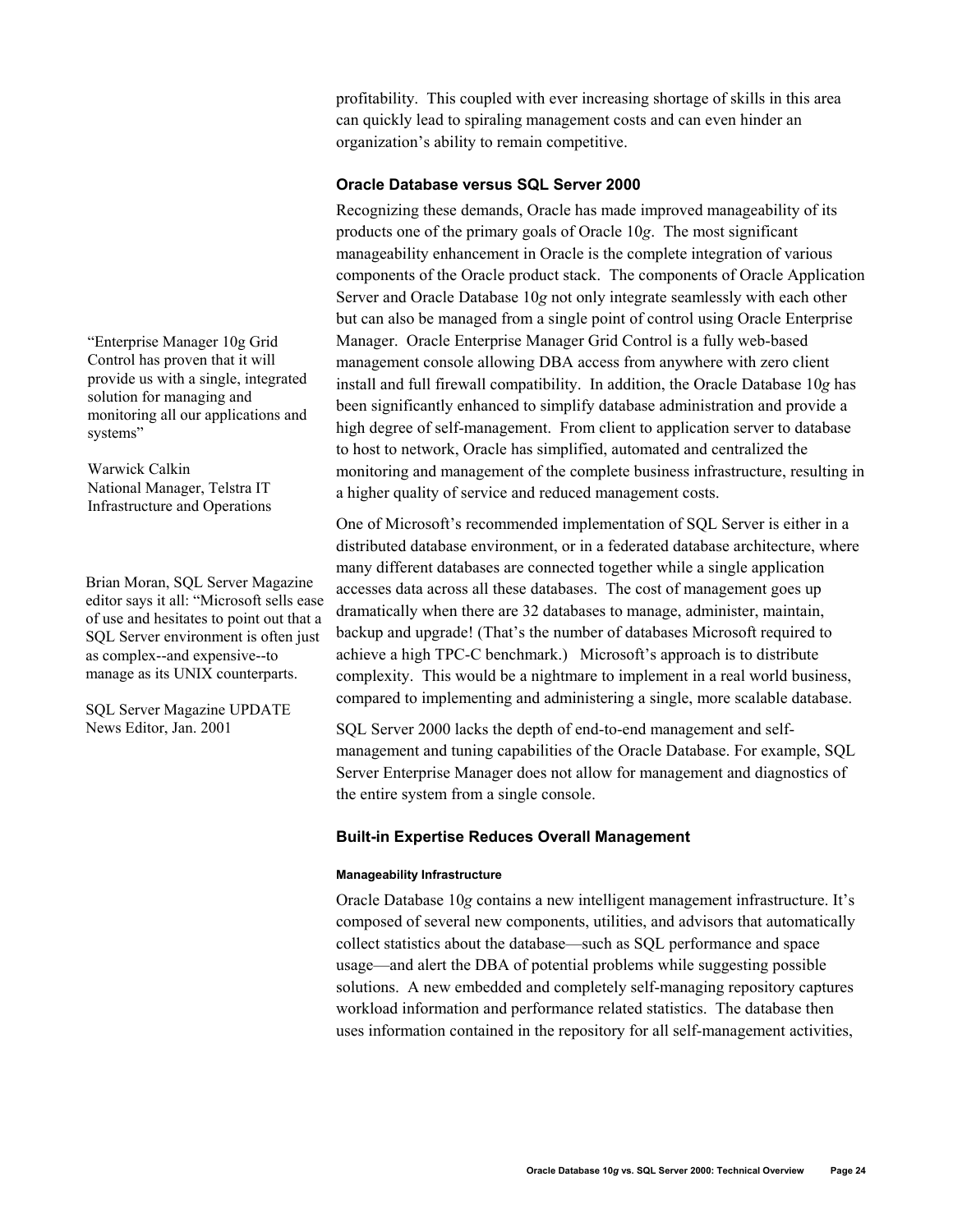thereby reducing administrative costs. SQL Server has no intelligent management infrastructure or workload repository.

## **Easy Problem Diagnostics and Resolution**

In Oracle Database 10*g*, a great development effort and focus has been put into making the database system self-managing. In the area of SQL tuning, the task of identifying high load SQL has been automated by providing a new manageability feature called the Automatic Database Diagnostics Monitor (ADDM). Briefly, ADDM continuously monitors the current system activity and load, collects and inspects system performance data, and determines potential performance bottlenecks.

Independent Software Vendors can use PL/SQL interface to embedded the ADDM capabilities in their application or use EM interface to remotely diagnose their customer databases.

ADDM provides a very easy and straightforward way for diagnosing and resolving all performance related problems, such that even novice users can easily use it. This power and ease of use of this feature makes it very essential for embedded database installations when those rare performance problems requiring user intervention do take place.

SQL Server 2000 has no analogous monitoring capability.

## **Automatic SQL Tuning**

 $\overline{a}$ 

In Oracle Database 10*g*, the SQL tuning process has been automated by introducing a new component called Automatic SQL Tuning. Automatic SQL Tuning is based on newly added automatic tuning capability of the query optimizer, which is exposed via an advisor called SQL Tuning Advisor. The SQL Tuning Advisor takes resource intensive SQL statements identified by ADDM, and provides advice on how to improve their performance. The advice is in the form of one or more recommendations, each with a rationale and an estimated benefit obtained when implemented. The user is given an option to accept the advice, thus completing the tuning of respective SQL statements.

A very important point to make on this is that this capability can be used to tune  $3<sup>rd</sup>$  party applications as well. SQL Tuning Advisor can be used to tune packaged applications without ever changing application code.

Oracle Database 10g cuts DBA time required for diagnosis and SQL tuning tasks by 76% compared to SQL Server 2000.<sup>17</sup> SQL Server 2000 has no comparable SQL Tuning Advisor capability, and also no capability to easily tune packaged applications.

"Oracle 10g can potentially lower administration costs with features like automated tuning, storage management and easier administration with Oracle Enterprise Manager. " Noel Yuhanna, Forrester

<sup>17</sup> Source: Comparative Management Cost Study of Oracle Database 10*g* and Microsoft SQL Server 2000, Progressive Strategies**,** April 2004 http://www.progstrat.com/index.html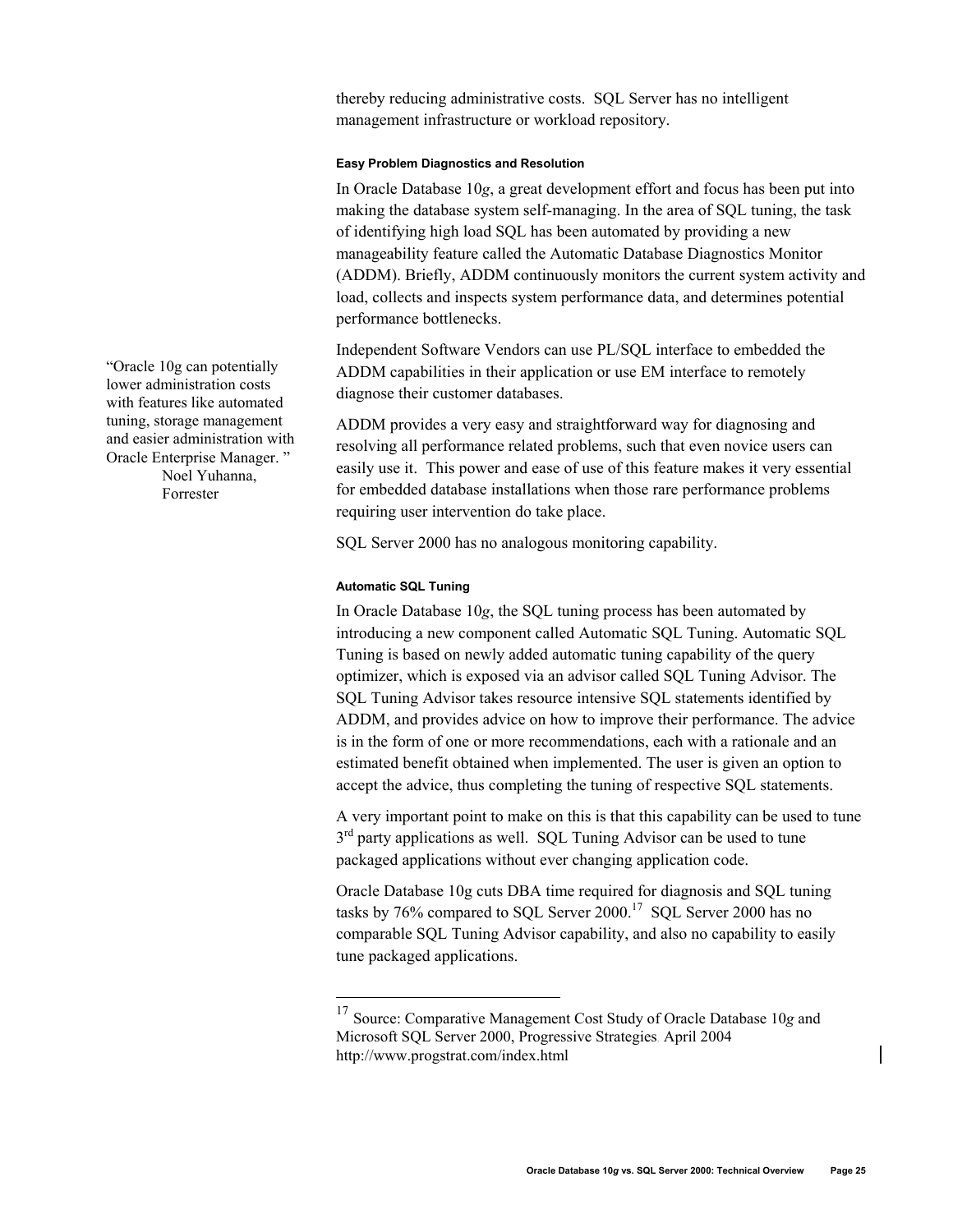#### **Removing Complexity**

Provisioning storage for a single database instance, let alone an entire enterprise, can be complex. A lot of manual work has gone into mapping out an optimal layout of files and files systems. Oracle Database 10*g* introduces the concept of Automatic Storage Management (ASM) to remove that layer of complexity from the system.

ASM provides a vertically integrated files system and volume manager directly in the Oracle kernel, resulting in the type of 'virtualization' benefits (ease of manageability, higher availability) that storage area network systems provide, specialized for Oracle database files. As with a logical volume manager, ASM spreads its files across all available storage for optimal performance, and it can mirror as well, providing protection against data loss. ASM extends the concept of SAME (stripe and mirror everything) and yet it adds more flexibility in that it can do mirroring at the database file level instead of having to chose the mirroring at the entire disk level.

But more importantly, ASM eliminates the complexity associated with managing data and disks; it vastly simplifies the processes of setting up mirroring, adding disks, and removing disks. Rather than managing hundreds, possibly thousands of files (as in a vast data warehouse, for example) DBAs using ASM create and administer a larger-grained object, the disk group, which identifies the set of disks that will be managed as a logical unit. The automation of the file naming and placement of the underlying database files save the DBAs time and ensures best practice standards are followed. Of course, all additions and removals of disk can be done online, with no impact on service to the database. In addition, ASM then distributes I/O load across all available resources to optimize performance while removing the need for manual I/O tuning (spreading out the database files avoids hotspots). This means that upon adding a new disk, ASM will *automatically and transparently* begin using the disk by moving data onto it, for maximum utilization. No longer is there any need to take down the database while moving data to take advantage of additional storage. ASM helps DBAs manage a dynamic database environment by allowing them to grow (or shrink) the database size easily, online, and with no manual re-distribution of data.

SQL Server has no comparable functionality whatsoever to Oracle's Automatic Storage Management.

#### **Space Management**

Online Segment Shrink is a new Oracle Database 10*g* feature. Segments that undergo frequent insert and delete DML activity can become *internally fragmented* and develop unusable free space in the data blocks. This results in wasted space in the segment and it takes up much more space than is really needed. With Online Segment Shrink, segments with such wasted space, can have this space reclaimed by shrinking the segment. This operation is *online*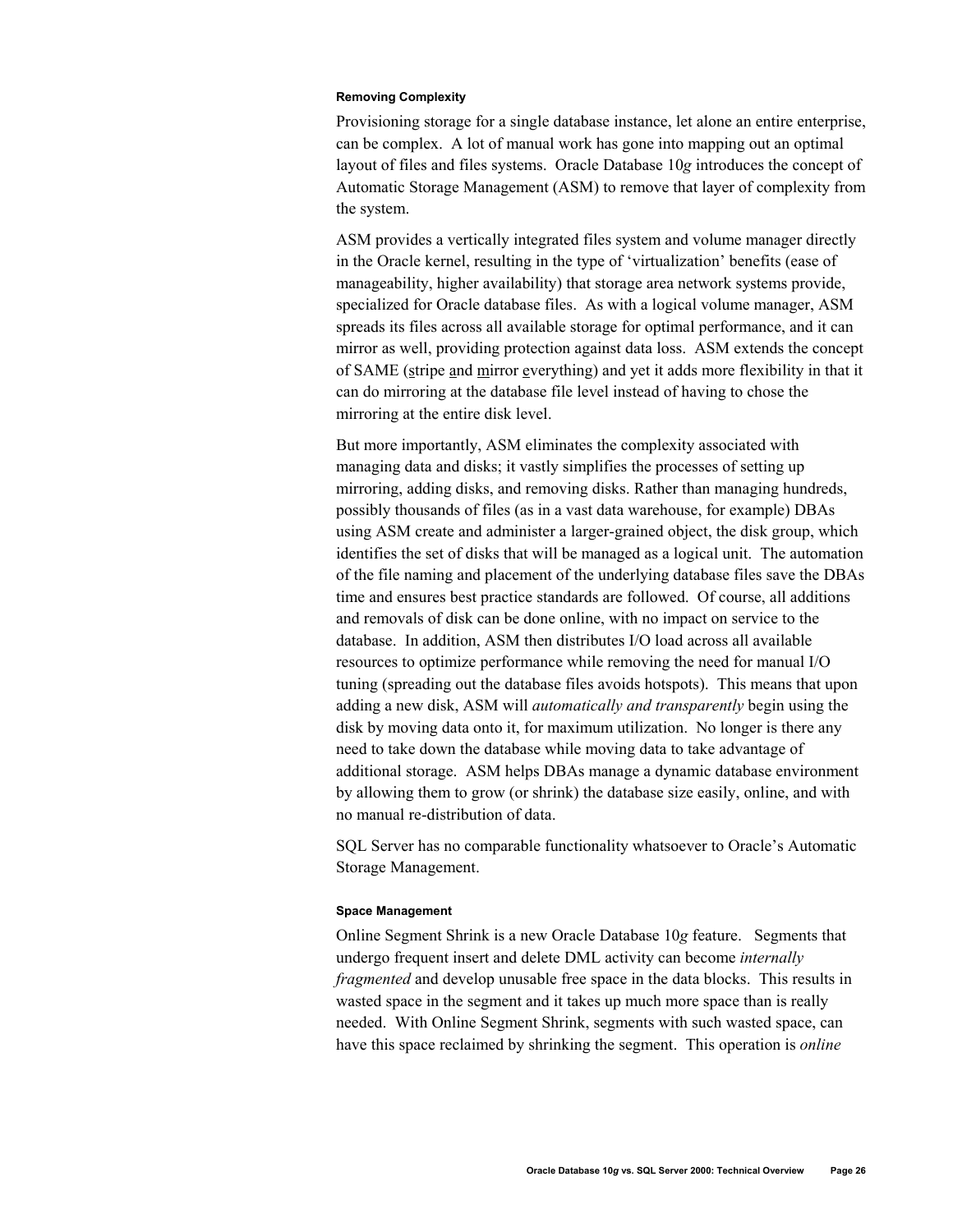and *in-place*. This means that activity on the segment can continue when the shrink operation is being performed and that it does not need additional space for storing temporary data.

#### **End-to-End Problem Diagnosis and Resolution**

Starting from the point of the application user's experience, Oracle Enterprise Manager can drill down the application stack to diagnose problems at any point in the system: from application, middle-tier, database, host to network. Extensive monitoring, diagnostics and tuning tools allow administrators to quickly pinpoint and solve problems. Oracle Enterprise Manager's charts and graphical displays provide a complete view of the performance of the system. Problem areas are highlighted with visual alarms so potential performance issues are easily seen. Powerful diagnostics and tuning tools then enable diagnosis of the problem, whether it is in the application, middle-tier application server, database, host or network. As noted earlier, SQL Server Enterprise Manager is not capable of managing and diagnosing the entire stack from a single convenient console.

#### **Real-Time Service Level Reporting**

Oracle Enterprise Manager can generate business level service reports in real time, covering service levels like application response time or system availability. These reports make it easy to see where potential performance problems may be developing. They also provide a record of your system's service over time. Administrators can also be alerted automatically when a service level has degraded too much. SQL Server Enterprise Manager does not provide this comprehensive level of reporting.

#### **Intelligent Workload Management**

Oracle Database features a significantly enhanced Database Resource Manager with new capabilities such as automatic prioritization and proactive governance of any SQL statement. With its automatic prioritization feature, an Oracle database can detect long running operations and limit their resource consumption ensuring that the online users do not experience slow performance. Oracle Database Resource Manager also provides the ability to limit the number of concurrent long operations and prevent execution of highly resource intensive queries during certain times of the day. These capabilities allow for prioritization of work and provide almost unlimited system scalability without compromising performance.

SQL Server 2000 has no ability to prioritize work.

## **Lights-out Event Monitoring**

Oracle Database 10*g* includes an advanced, server generated alert management system which has the ability to monitor itself and send out alerts to notify DBAs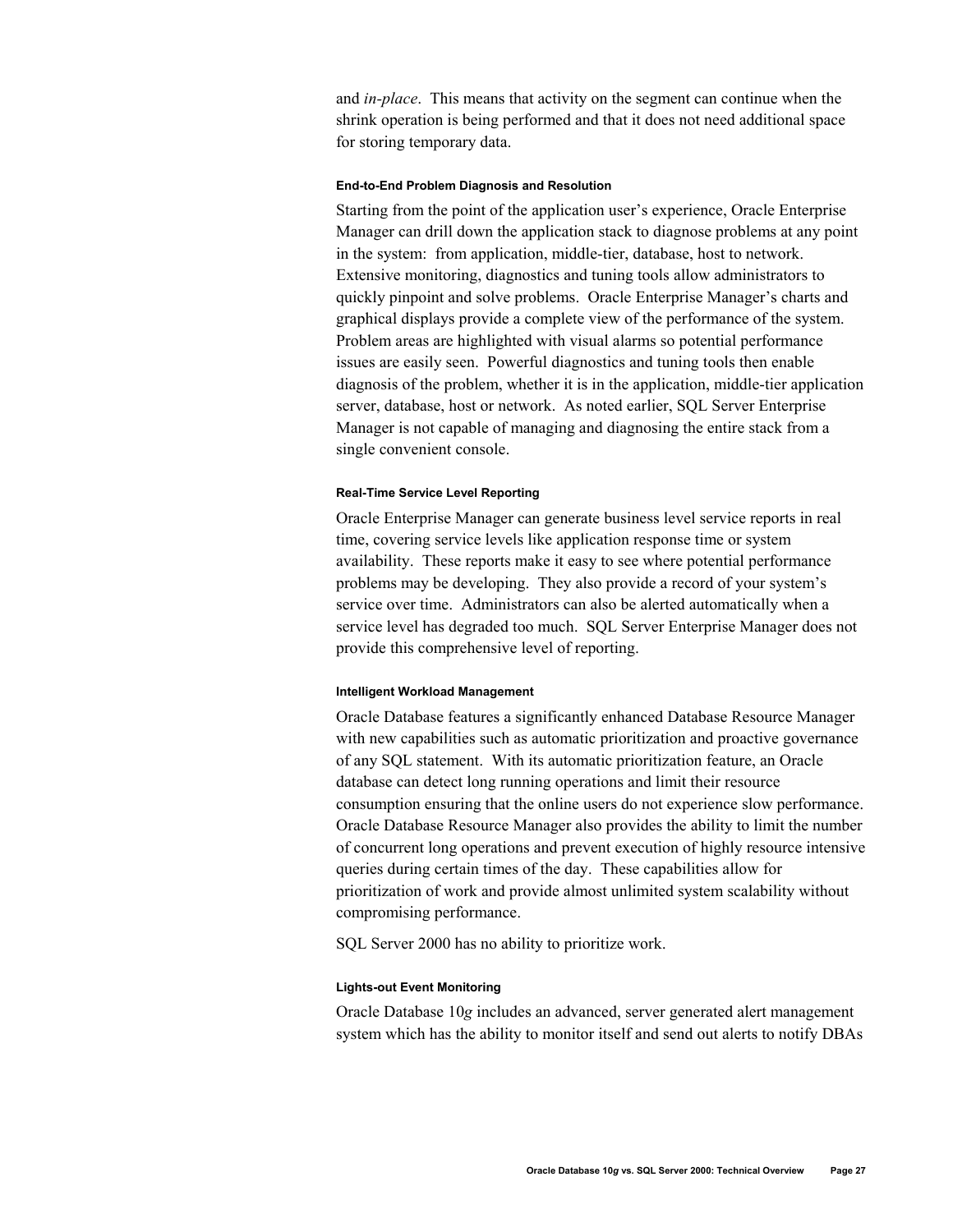of any impending problem in an efficient and timely manner. The monitoring activities take place at the same time the database performs its regular operations, it is much more efficient, reducing the monitoring resource overhead to negligible. This is in sharp contrast to monitoring tools available today, which regularly poll the database to evaluate the alert condition, thereby consuming a significant amount of system resources.

For example, an administrator can be emailed or paged if the overall application response time goes above a threshold or when resource use is too high on specific host. In fact, the administrator can setup fixit jobs so that the event can be handled without any human intervention. Of course, this reduces the cost of administration tremendously since fewer administrators will be required to manage a larger number of Oracle databases. SQL Server's event monitoring is much less comprehensive and flexible, and it requires regular polling at intervals, consuming extra resources. It also requires administrators to set up additional monitoring to completely cover the entire managed environment.

## **Automated Patch Distribution**

Automated Patch Distribution eliminates the time consuming effort of determining which patches are applicable and required and the actual manual download of the patches. The administrator is provided with the correct and required patches delivered to his/her system for installation. With Oracle Enterprise Manager's built-in integration with Oracle Support's *MetaLink* facility, the DBA is alerted to new critical patches and flags all systems that require the patch. As patches are applied to a system, the patch inventory is automatically updated to keep track of the systems' correct patch level.

SQL Server 2000 has no patch distribution and tracking facility.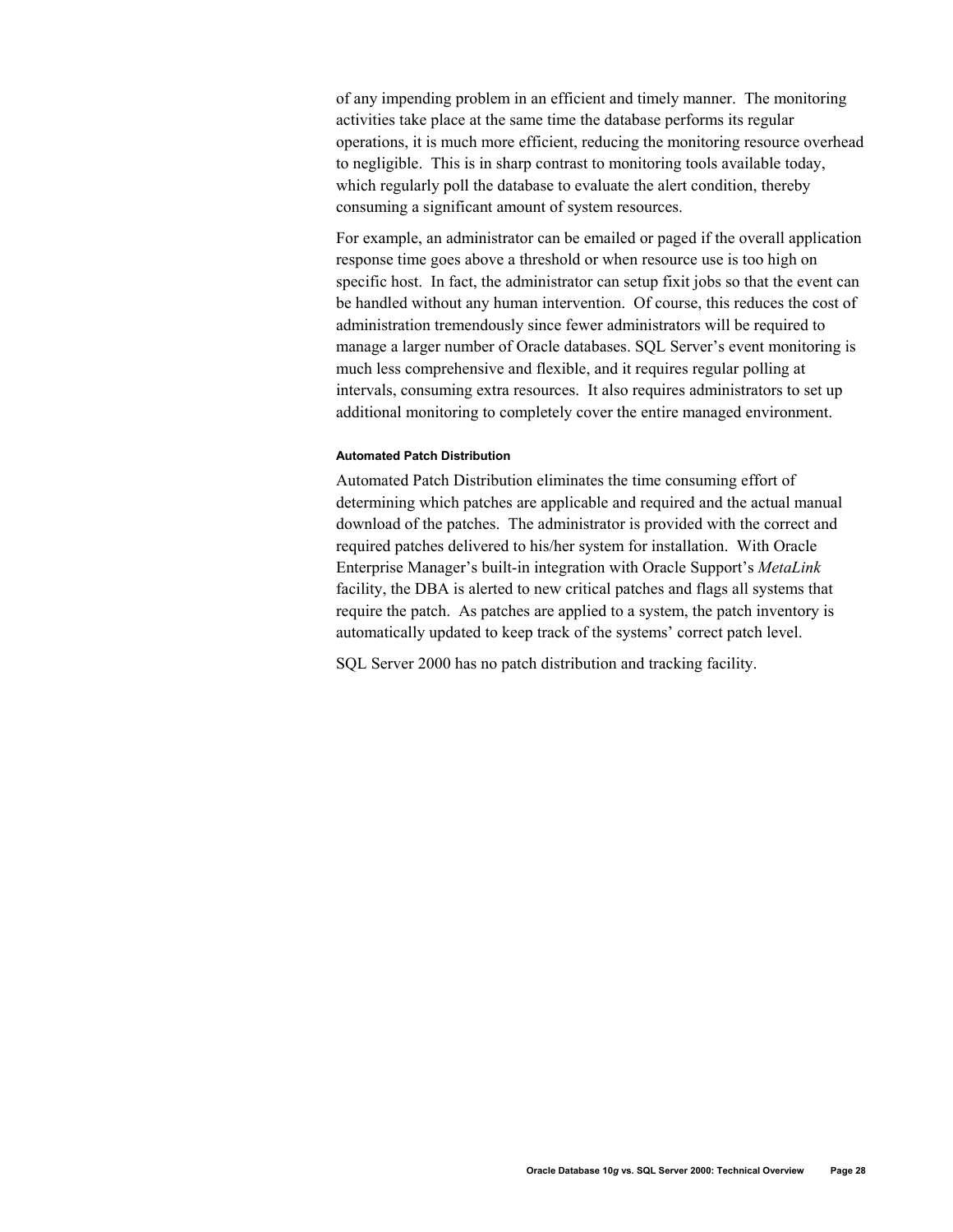# **CONCLUSION**

Oracle Database 10*g* is the first database designed for Enterprise Grid Computing. Oracle Database 10g continues to provide industry leading performance, scalability, resource utilization, manageability, availability, and consistency with emerging trends in technology. Oracle makes GRID the solution for your business.

The Oracle Database, backed by 25 years of technical innovation and experience, remains the number one database choice in the market.<sup>18</sup> With the Oracle Database, not only can immediate cost savings be realized, but the investment is also guaranteed for the future.

 $\overline{a}$ 

<sup>&</sup>lt;sup>18</sup> 2002 DBMS Market Share analysis, Gartner DataQuest, May 2003